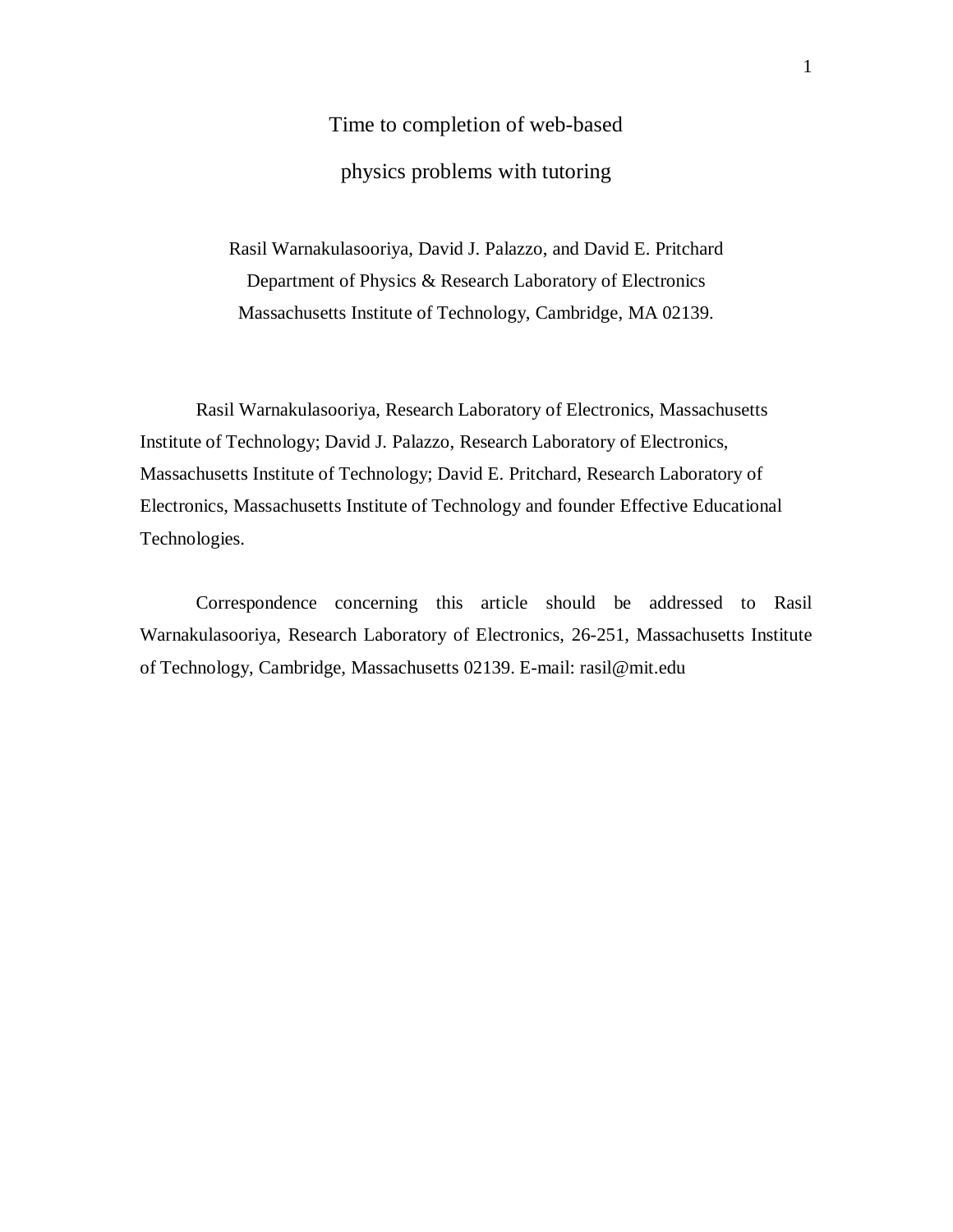#### Abstract

We study students performing a complex learning task- solving multipart physics problems with interactive tutoring. We extract the rate of completion and fraction completed as a function of time on task by retrospectively analyzing the log of studenttutor interactions. We find a spontaneous grouping into three groups of students, the central (and largest) group being those who solve the problem in real time after multiple interactions (primarily submitting wrong answers and requesting hints) with the tutorial program. This group displays a sigmoidal fraction completed curve as a function of *logarithmic* time. This sigmoidal shape is qualitatively flatter for problems that do not contain hints and wrong answer responses. We conclude that the group of students who respond quickly is obtaining the answer from some outside source. The third group represents those who interrupt their solution; presumably to obtain outside help.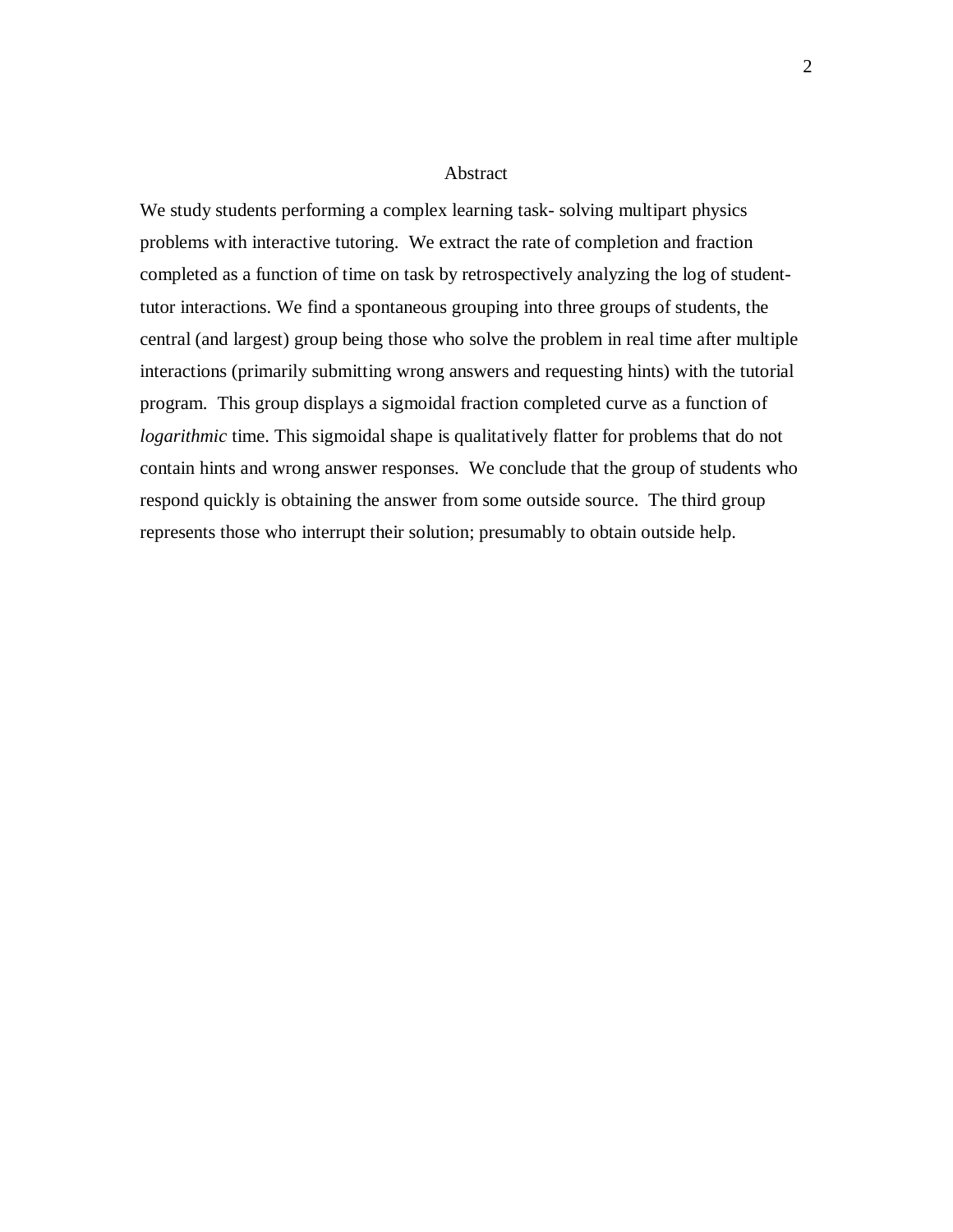The time necessary to complete a task is an important property of that task. This is well recognized in education: years required to obtain a given degree, days of school per year, hours of class time per semester, and minutes on a given test are common metrics. Time to completion is arguably of equal importance with regard to homework tasks since homework often dominates the total time spent on a course especially when the grade level increases (Cooper, 1989). Unfortunately, the unpredictable location and time at which students actually do their homework combined with its unsupervised nature make such studies impractical. Online homework administration and tutoring programs now provide opportunities to collect time data on homework tasks. This study represents an initial investigation of such data and provides novel insight into student behavior vis a vis homework.

It is well known that "time on task" correlates strongly with the amount learned (Long, 1983; Pintrich, 1988; Wellman & Marcinkiewicz, 2004). However, since students can spend only a limited amount of time on homework, it is important to study the allocation of this important resource in part to optimize learning per unit time. Studies of the time taken to complete homework tasks are necessary for this, and are valuable for other reasons also: identifying tasks that in the instructor's judgment are taking too long, predicting the time students will take on a test or on the entire homework assignment, and identifying students who may be receiving outside assistance with the tasks or who allocate their time inefficiently.

While detailed studies of time spent on homework tasks is sparse, the time to complete a task, and the rate at which this time is reduced by instruction (often repetitive practice) – called the "learning curve" - are common variables in psychology involving both humans and animals (Coombs, 1970; Luce, 1986). Such findings show that performing simple tasks quickly is an indication of skill in the task domain; hence we might expect time to completion of homework problems to be an indication of skill in the associated knowledge domain (Pritchard & Warnakulasooriya, 2005).

Here we investigate the time students take to complete tutorial problems in a physics on-line homework environment. "Tutorial problems" here means multi-part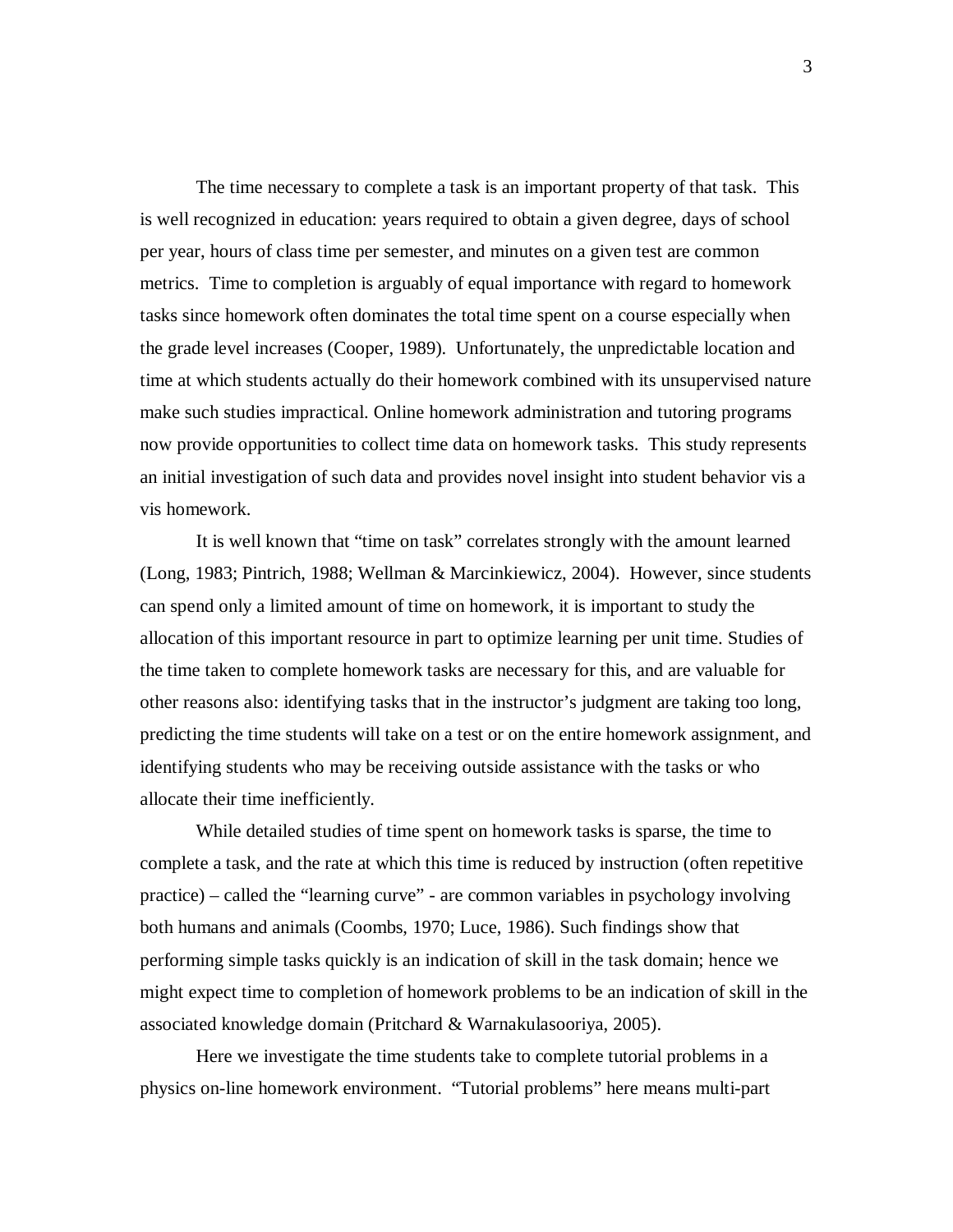problems that contain both spontaneous responses to incorrect answers and requestable hints that help the students along an expert route to solution. Some of the hints are subproblems representing useful checks of procedures and results toward the solution. Some tutorial problems include tutorial text preceding the problem.

Surprisingly, we have discovered that students do not complete these problems at an even rate, but that the rate of students completing such problems typically has two minima that divide the students into three distinct major groups: the large majority of students are in the central group which we show are "real time solvers." This group is preceded by "quick responders" most of whom we argue are simply copying the answer from elsewhere. The third group solves the problem after a delay during which we suspect they receive help from some outside source.

We show that the overall fraction completed within the real time solvers group follows a sigmoidal curve similar to earlier studies on simpler tasks in both humans and animals (Bizo & White, 1995; Hull, 1943; Hunt, 1975; Machado & Guilhardi, 2000; Machado & Keen, 1999; Schnipke & Scrams, 1997; Tulving, Mandler, & Baumal, 1964). Unlike their data, we find that the curves fit standard sigmoidal model functions better when we use logarithmic time rather than time itself as the independent variable. The real time solvers group further divides into a group that makes only wrong responses on the way to solution and a somewhat slower group that also requests hints.

## **The Study**

The study we report here involved about 400 students taking "Introductory Newtonian Mechanics" course at the Massachusetts Institute of Technology (MIT) in fall 2003. The students were assigned homework problems (we argue later that they are not exercises for most students) using Mastering Physics, a web-based homework tutor (www.masteringphysics.com).

Students can work the assigned problems at any time over a several day period prior to the due date. There is no requirement that the problems be completed in one sitting. The problems of interest were given in pairs and two equally skilled groups of students must sequentially solve each of the problems in 6 pairs of related problems. (The sequential requirement enables another study on knowledge transfer, but has no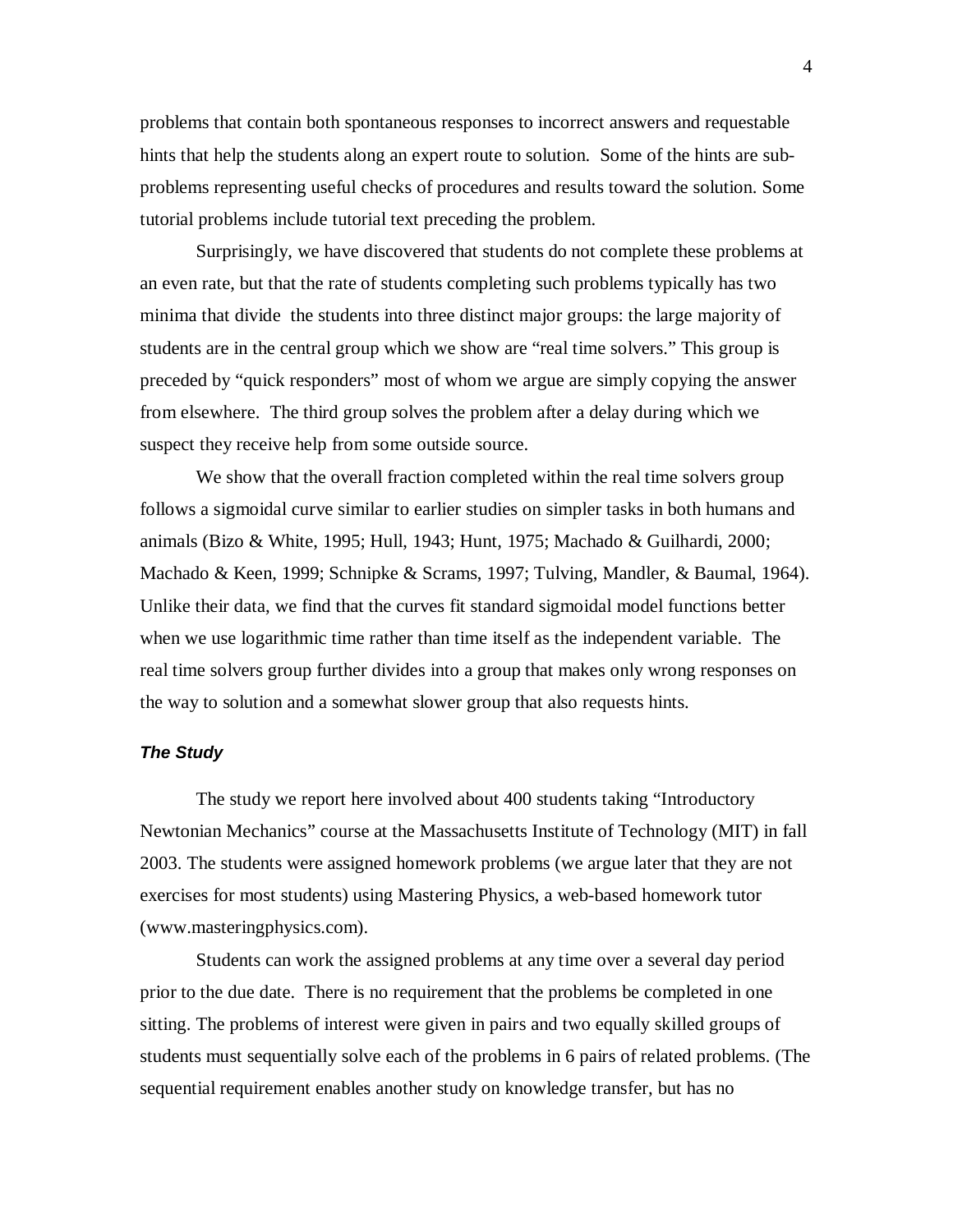significant effect on the present study – the students may work all other problems in the assignment in any order.) The study consists of 6 problem pairs or 12 problems and since each problem is solved by two equally skilled groups, we have 24 instances in total. The two instances for a given problem will be labeled instance 1 (I1) and instance 2 (I2).

Most of the assigned problems are tutorial in nature and were interactive. They contain supplementary information that enables a Socratic dialogue where students are provided with hints and simpler sub-problems upon request, and are given criticism (feedback) when specific incorrect answers are proposed. This pedagogy approximates mastery learning (Bloom, 1981) in that less skilful students travel a longer path, but eventually over 90% of all students obtain the correct solution. Guessing behavior is discouraged by the use of free response answer types for a majority of all requested responses. Also, a penalty is applied for incorrect submissions. Furthermore, hints requests were also penalized to promote thinking before requesting help. End-of-chapter (EOC) problems based on Young & Freedman (2004) that did not contain hints or feedback were also administered through Mastering Physics for comparisons with the tutorial problems.

Student interactions with Mastering Physics are then analyzed for time to completion, the number of hints requested and the number of wrong answers submitted. Time to completion in this paper is defined as the time duration between the first opening of a problem and the submission of the completed problem. No allowance for interactions in between (even for logins and log-offs) was made. Completion is defined as finishing all the main parts of a given problem correctly. (It is not required that students solve requested sub-problems, although there is a stiff penalty for requesting the solution to them.)

## **Three Peaked Rate of Completion**

Time to completion ranges from several seconds to several days for the problems studied. Thus, we use a logarithmic time  $(Ln(t))$  where t is measured in seconds) as the independent variable, which in this study runs from 2 to 13. This corresponds to a time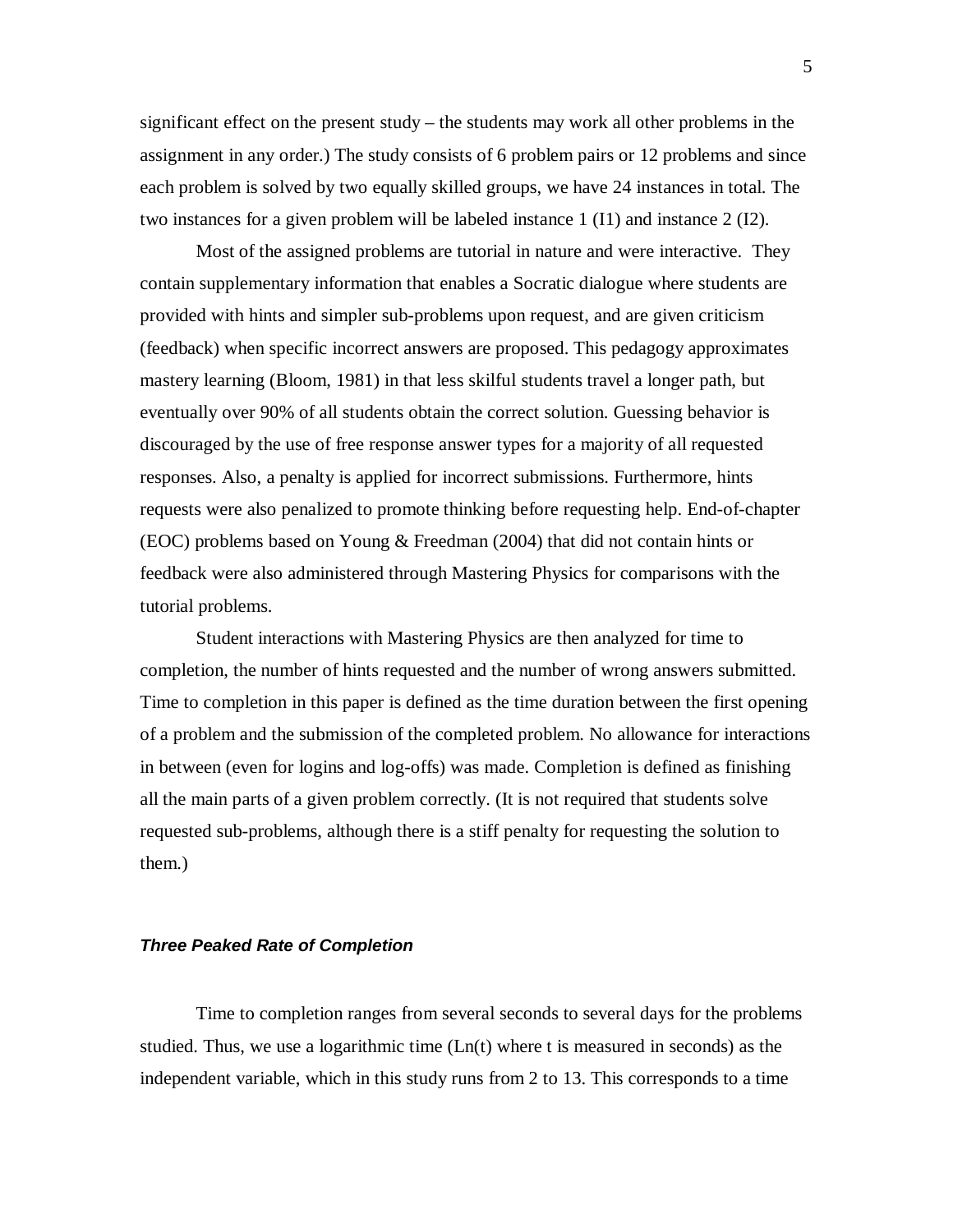scale from about 7 seconds to 5 days. We chose to bin the data in time intervals of 0.5 in logarithmic time scale (a factor of 1.6 in real time). We studied both the "rate of completion" – i.e. the fraction of students who have completed a given problem during that interval - and the time integral of this curve, the fraction of students who have completed the problem at the end of that time interval after opening it. (The fraction is relative to all the students who have opened the problem.)

The major discovery reported here is that the rate of completion graphs reveals three distinct groups of students; i.e. they are characterized by a three-peak pattern that is common to all the 12 problems that contained help (requestable hints, feedback, and advice within the problem text). Figure 1 shows the three-peak pattern for three representative problems for the entire student pool. The first peak consists of "quick responders" who predominantly answer correctly on the first attempt with a median time to completion of  $1.4 \pm 0.3$  min, with the local minimum between this group and the real time solvers being typically at 2.5 min. Finally, a group of "delayed solvers" is separated from the real time solvers by a broader local minimum typically centered on 2.2 hours. These "delayed solvers" display long periods of inactivity, suggestive of absence from their computer terminal. Their median time for problem completion is  $21.5 \pm 5.4$  hours. We shall argue that most members of both of these groups receive help outside the webbased tutor. Ten of twelve problems suggest that the time duration from 2.5 minutes to 2.2 hours is a reasonable duration in identifying the "real time solvers" marked by the prominent central peak. (For two problems involving gravitation the central peak or the real time solver duration is shifted to the right and is within 7 minutes to 6 hours.) The median time to completion, hints per user, incorrect responses per user, and the total interactions per user for the three groups of students are given in Table 1. The data indicate that the quick responders have a significantly different behavior from that of the real time and delayed solvers.

We now argue that the "quick responder" group is largely made up of students who obtain the answer without either inspecting or working the problem themselves, for example from a student who has previously worked the problem. This belief is buttressed by two observations. First, skillful expert problem solvers in this domain take longer than 2.5 minutes to solve the problems given and display a higher error rate than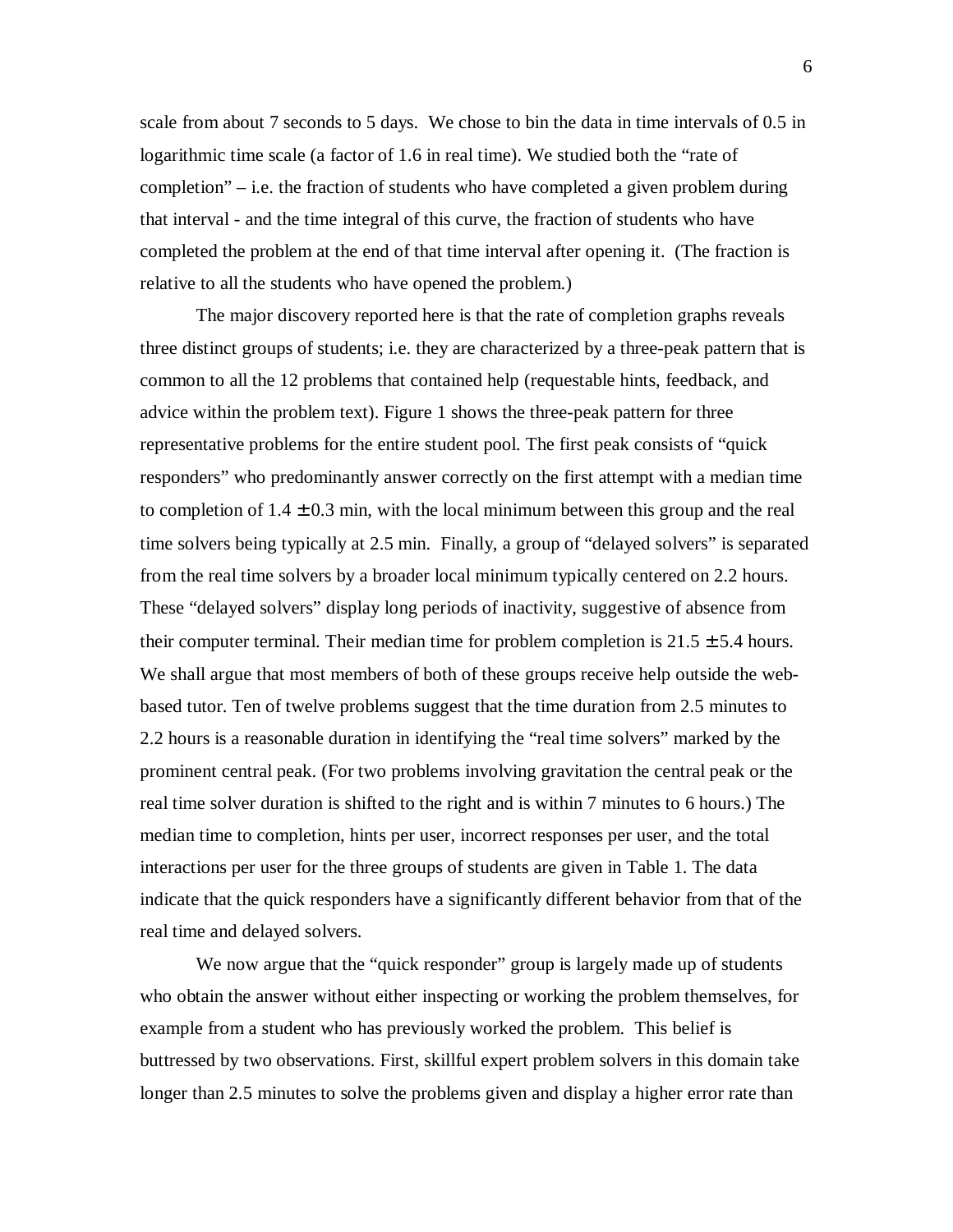the quick responder students when attempting to work problems this rapidly: one of the authors (DEP) took  $7.6 \pm 2.5$  min on average for five representative problems whereas the quick responder students took  $1.6 \pm 0.2$  min for the same five problems. (The real time solvers averaged  $20.4 \pm 5.3$  min for the same five problems.) Second, there is a strong *negative* correlation between solving a higher percentage of tutorial problems as a quick responder and doing well on the final exam. Figure 2 shows that students who respond quickly to more than 50% of the problems average 1.3 standard deviations below the class average in the paper-based final examination, hardly the behavior expected for students who are truly able to solve the majority of problems quickly and with far fewer mistakes than average students in the course.

Turning to the delayed solvers we find that the fraction of delayed solvers who has given either a correct or an incorrect first response to a main part of a problem within 2.5 min is  $13.8 \pm 3.9$ %. By 2.2 hours this fraction is only  $39.6 \pm 5.6$ %. This suggests that about 60% of the delayed solvers give their first response 2.2 hours or more after opening the problem. Also, by 2.2 hours only  $33.3 \pm 4.1\%$  of all their interactions are registered. Thus, over 65% of the interactions with the tutor for the delayed solvers take place after 2.2 hours. These interactions include hint requests, submitting solutions (correct/incorrect) to main/sub-parts, and requesting solutions. This suggests that many delayed solvers decide to postpone their attack on the problem (or to seek outside help) upon initial inspection of the problem, or possibly open it only to print it for later attempts. Indeed, within the delayed solvers group, there are a subset of students who make no interactions with the problem before closing and opening another problem. For ten studied problems, this group comprises of about 35% of the delayed solvers. When this group returns to solve the bypassed problem about 20% make no interactions with the tutor other than to submit the correct answer. The other delayed solvers make multiple interactions. The mean duration of problem completion for these students is 2.3  $\pm$  0.3 hours, just about the top of the transition from a real time solver to a delayed solver.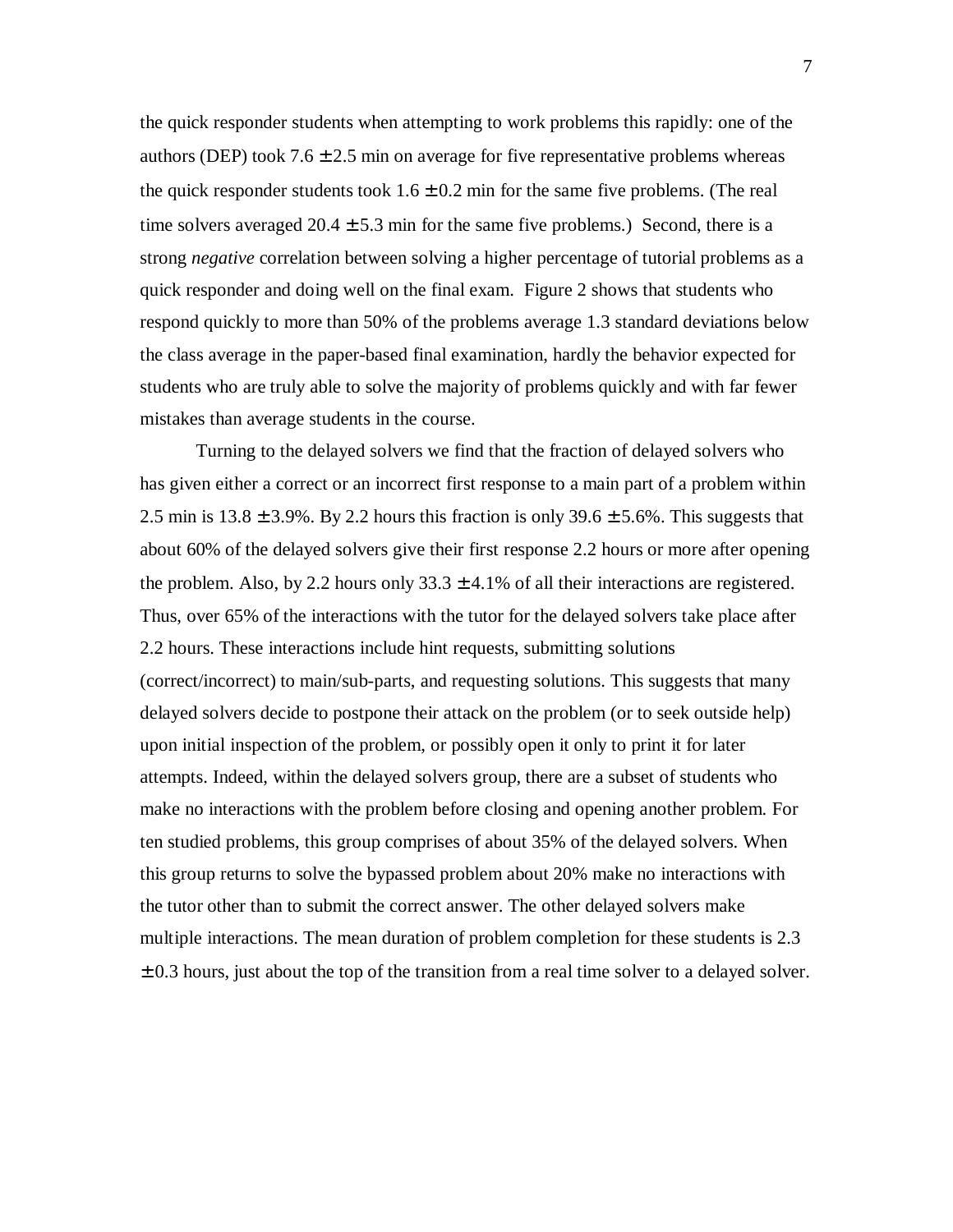## **Real Time Solvers**

The students who fall within the dominant central peak give evidence of solving the problems in real time and are denoted as *real time solvers*. They interact with the tutoring features of the online environment. Unlike the quick responders, who rarely make mistakes and almost never ask for hints, 85% of the real time solvers submit at least one incorrect response, and these divide into two subgroups of students – those who requested hints and those who did not (Fig. 3). As seems logical, those who request hints take about 4% longer to finish the problem.

The results shown in Figure 3 support our use of the term "problem" to describe these tasks at least for the real time and delayed solvers. In the problem solving literature, a "problem" is distinguished from an "exercise" in which the route to solution is apparent to the student upon initial inspection (Kahney, 1993; Mayer, 2003; Smith, 1991). The observation that the vast majority of students submit at least one wrong answer, that typically one half feel sufficiently confused to sacrifice some credit in order to receive a hint, and that they take substantially longer than expert solvers to solve the problem all argue that they are not able to treat the tasks as an exercise.

The large sample size ( $n \sim 400$ ) allows us to study the detailed shape of the fraction complete curves. This leads to the novel observation that the fraction completion curves for the real time solvers (which are the integral curves of the rate of completion curves) have a sigmoidal shape if plotted against *logarithmic* time. This consistently occurs in all 24 instances with tutorial help (Fig. 4). Our data have sufficiently high signal-to-noise ratio that we can explore the detailed shape of the sigmoidal curves.

 We explored two aspects of the sigmoidal curves in detail: first whether the apparent preference for Ln(t) as the independent variable is statistically significant, and second, which particular functional form of the sigmoidal curve best represents the data. We considered three functional forms: Logistic (Eq. 1), Boltzmann (Eq. 2), and Gompertz (Eq. 3).

Logistic 
$$
f_L(x) = \frac{a-b}{1 + \left(\frac{x}{c}\right)^p} + b
$$
 (1)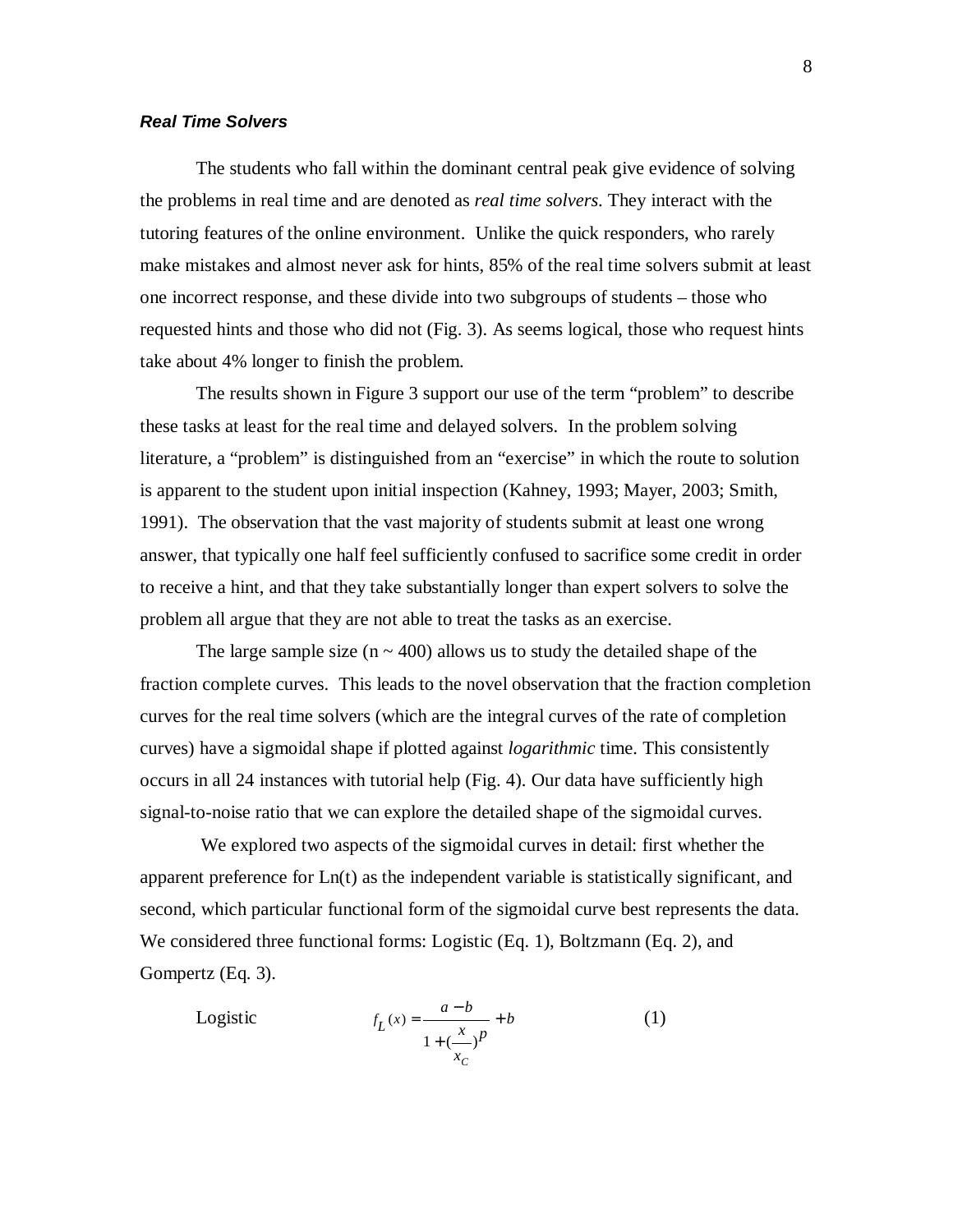Boltzmann 
$$
f_B(x) = \frac{a-b}{1 + e^{(x-x_c)/d}} + b
$$
 (2)

Gompertz 
$$
f_G(x) = ae^{-e^{-k(x-b)}}
$$
 (3)

where  $x = \text{Ln}(t)$  or t for independent variable being logarithmic or linear time, respectively. To remove bias to the sigmoid curve in the time range of 2.5 min-2.2 hours that arises from the presence of quick responders and delayed solvers, and so that each point (i.e. time interval) affects the result independently of the others, we fit the rate of completion data with the *differentials* of the above models assuming a Poisson error variation for each point (i.e. error proportional to square root of the number of students in that time bin).

We used two statistical tools to explore the fitting: the chi-square goodness-of-fit coupled with the second order Akaike Information Criterion or  $AIC_c$  (Akaike, 1973; Sugiura, 1978) which is a relation between the Kullback-Leibler distance (Kullback  $\&$ Leibler, 1951) and the maximized log-likelihood function. According to Burnham and Anderson (2002), "AIC provides a simple, effective, and objective means for the selection of an estimated 'best approximating model' for data analysis and inference." AIC penalizes a model with more parameters which guards against overfitting according to Pitt and Myung (2002). The results are shown in Table 2.

 Sigmoidal (S-shaped or psychometric) curves have been observed in various psychological tasks (Bizo & White, 1994; Hull, 1943; Machado & Guilhardi, 2000; Machado & Keen, 1999; Schnipke & Scrams, 1997; Tulving, Mandler & Baumal, 1964), but as a function of linear rather than logarithmic time (i.e. taking  $x = t$  in Eqs. 1-3). Therefore, we fitted our data with the sigmoidal functions in Eqs. 1-3, but considered as differential functions of linear (rather than logrithmic) time. For the 24 cases, the median superiority of the logarithmic time in (unreduced) chi-squared was 3.7 and the AIC evidence ratio was 10 – deemed a considerable difference (Burnham & Anderson, 2002). Although there were 4 cases for which linear time was slightly better, the median chisquare difference was 1 and the AIC evidence ratio was 2 - not enough to rule-out the logarithmic time (or accept the linear time) for these minority cases. In summary, the differential model in logarithmic time is statistically superior than in linear time in accord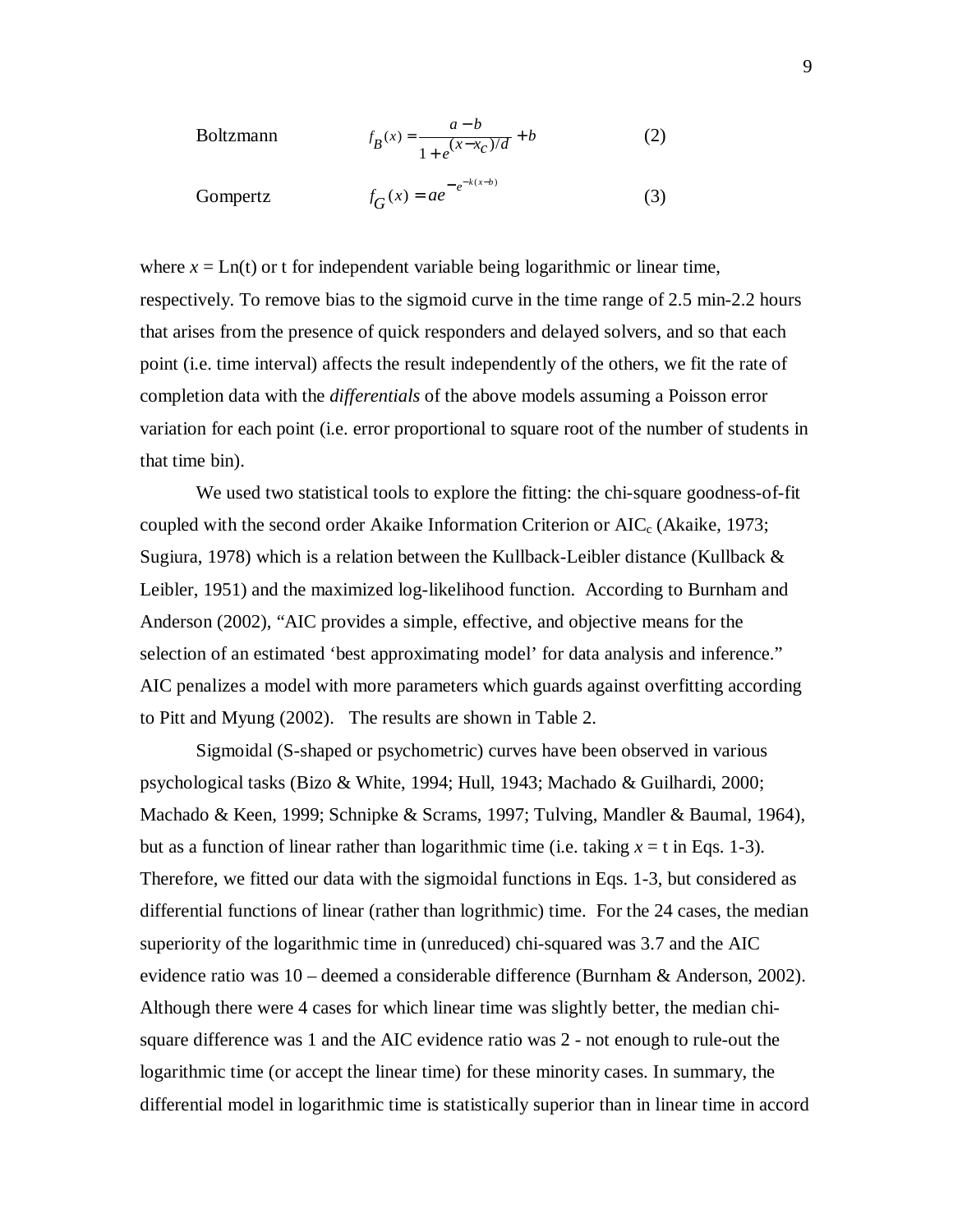with the fact that the prominent symmetrical 'S' shape is present to the eye only with respect to logarithmic time (Fig. 4 and Fig. 5).

Turning now to the question of which function of Ln(t) fits our data, the Logistic and Boltzmann models are significantly preferred for our data relative to the Gompertz in 23 of 24 cases. The median reduced chi-squared  $(\chi_v^2)$  is of the order of 1, suggesting that the Logistic and Boltzmann functions account for essentially all information in the data. This judgment is confirmed by noting that in cases where the reduced chi-square is  $\sim$ 2 or greater the data lie above the curve at one end or the other of the range, a likely indication that some students belonging to the quick responders or the delayed solvers "spill over" into the real time solver group (Fig. 6).

In summary, the sigmoidal curves observed here differ significantly from those observed earlier in that they are sigmoidal functions of Ln(t) rather than linear t. The problems studied require multiple responses and typically take several minutes to be solved compared with the type of simple recognition tasks or pigeon learning tasks, which occur on a scale of several seconds or less (Bizo & White, 1994; Tulving, Mandler & Baumal, 1964). This suggests that the shape of these curves depends significantly on the type of mental task which in turn suggests the possibility that explicit mathematical models of learning and problem solving (Bizo & White, 1995; Coombs, 1970; Hull, 1943; Machado & Guilhardi, 2000; Atkinson, Bower & Crothers, 1965; Friedman et al, 1995; Luce, 1986) will provide connections between the types of mental processes and the shape of the time to completion curves.

 A further indication of the significance of the shape of the fraction complete curves comes from a comparison of the above curves with those obtained on problems that lack the tutoring described above. These are typical end of chapter (EOC) problems that do not contain hints or spontaneous specific responses to students' wrong answers (i.e. the student just receives the message "try again"). Several such curves are shown in Fig. 7. It is obvious that, these curves lack the steep central part observed for tutorial problems (Fig. 8). In fact the fraction of students who are able to complete tutorial problems within the real time solver interval is  $65 \pm 4\%$  for 10 problems compared to 33  $\pm$  5% for 5 EOC problems within the same interval. This may possibly indicate that some students are "getting stuck" and subsequently waste time or go away from their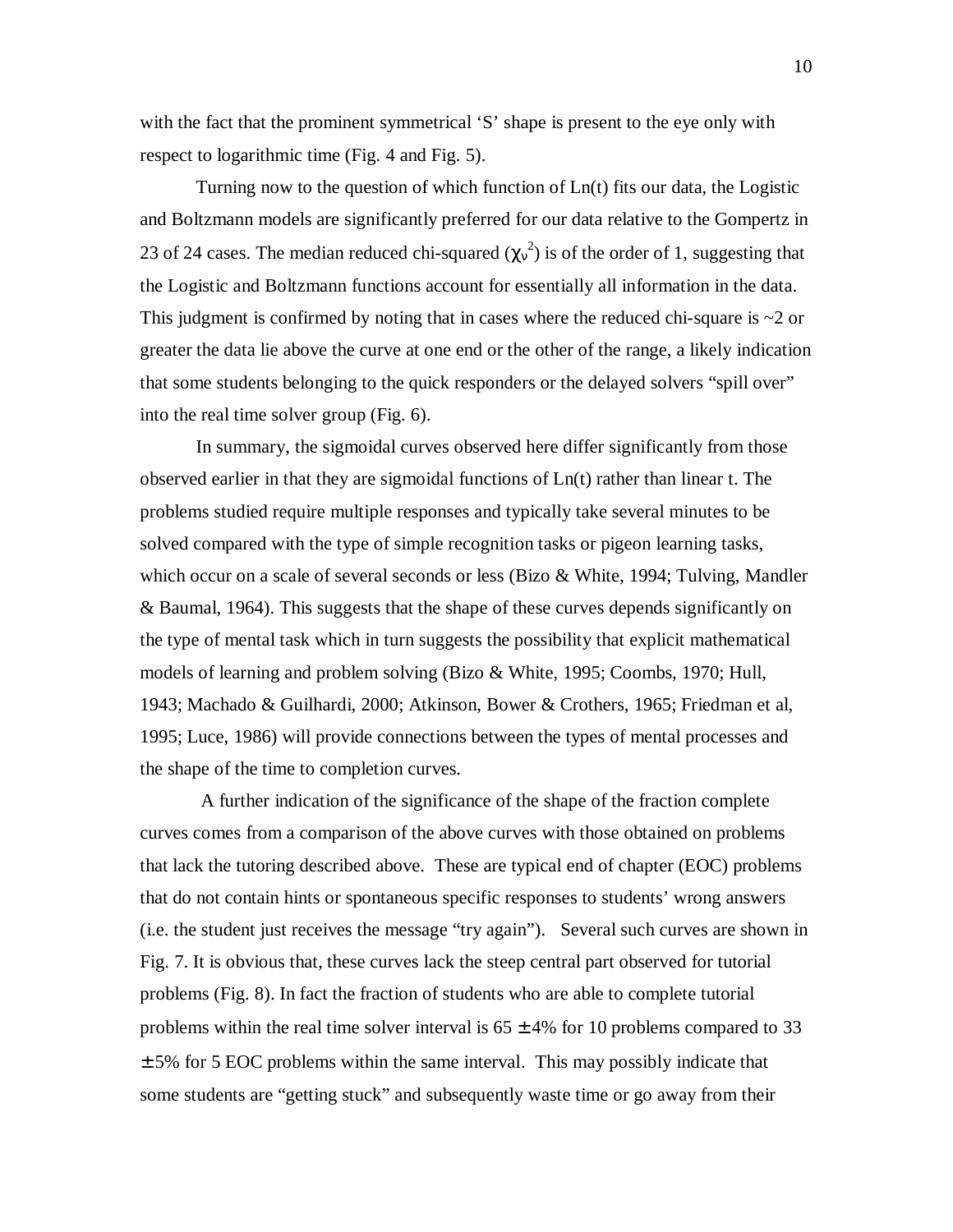computers to seek help. The key point is that the shape of the curve reveals a strong qualitative difference that most probably arises due to the hints and wrong answer responses in the tutorial problems.

## **Discussion**

This study shows that the time to completion provides valuable insight into how students are approaching problems in their online homework assignment. We have shown that it allows one to identify students who are solving a particular problem in real time or after a delay preceded by several hours and perhaps a short attempt at a solution, and to separately identify students who are obtaining the solution from outside sources without making an honest attempt to solve it (quick responders) or after an unsuccessful struggle (delayed solvers).

Identifying the quick responders provides a way of determining how many students (and which ones) are engaging in intellectual dishonesty. Moreover we have shown that such behavior is strongly anti-correlated with success on the final examination (at least at MIT). While this may reflect the fact that these students are denying themselves the opportunity to learn the material from the homework tutor, it is also possible that they find this material too difficult and time-consuming and therefore resort to cheating in order to keep the total time spent on their homework within tolerable bounds. The opportunity to study cheating directly reveals the power of analyzing webbased homework and will allow us to go beyond typical research on academic dishonesty that is based on self-reporting (Jensen et al, 2002; Murdock, Hale & Weber, 2001).

We have found that the real time solvers display a sigmoidal shaped fraction complete curve if Ln(t) is taken as the independent variable. This is a novel finding because previous psychological studies generally reveal a sigmoidal shape against linear time. This difference may well indicate that solving complex tasks like physics problems is different from solving simple tasks such as memory recall. Our results show additional discrimination in that the Boltzmann and Logistic models are significantly better fits than is the Gompertz; however we have no explanation for this finding. Clearly more research is needed on the connection between mathematical shape of the fraction complete and the nature of the mental task, for example a mathematical model of the cognitive process of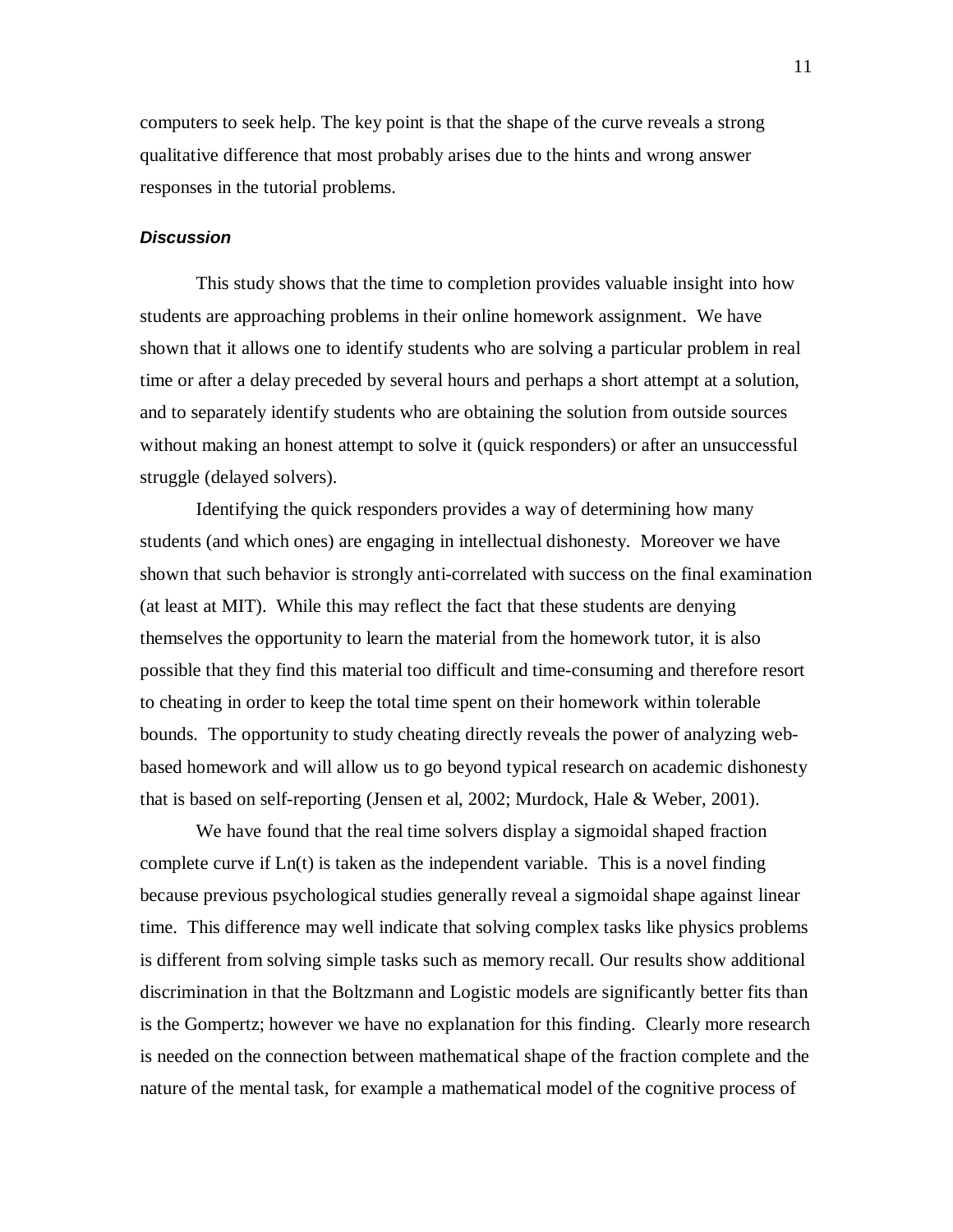physics problem-solving (Bocaneala & Bao, 2004; Newell, 1990; Pirolli & Wilson, 1998).

The fact that the real time solver group is twice as big on the tutorial problems as for the EOC problems (which don't have tutorial help) is a strong suggestion that the tutoring dramatically reduces the time it takes students to work problems. While the EOC and tutorial problems were not variants of the same problem, they otherwise seem to us to be of comparable difficulty. This suggests that the hints and wrong answer responses generate significant reduction in time to solution, and a several-fold reduction in the fraction of delayed solvers (i.e. those who have to go elsewhere for help after getting stuck). More research is needed here.

Finally, we note that the presence of delayed solvers for a tutorial problem may indicate that the students are unable to solve it with the aid of only the available tutorial hints and wrong answer responses (however, some students may elect to seek outside help rather than accept the hint penalty). Together with the fact that the shape of the time curves of EOC problems differs systematically from that of the tutorial problems, the presence of delayed solvers may allow problem authors to identify (and rectify) problems for which the current hints and wrong answer responses are inadequate.

A significant aspect of this study is that its results are obtained during the regular course of instruction in the area (homework) that consumes the largest fraction of students' time and hopefully imparts the most learning. The ability to isolate the real time solvers and track their actions offers an opportunity to make educational studies with very large samples and correspondingly high signal-to-noise ratio. Importantly, improvements (e.g. in learning per unit time) found in further studies will be directly applicable to future students' homework without concern for extensive further development, class testing, and issues of scalability.

[This work was funded by the National Science Foundation under grant 0231268. ]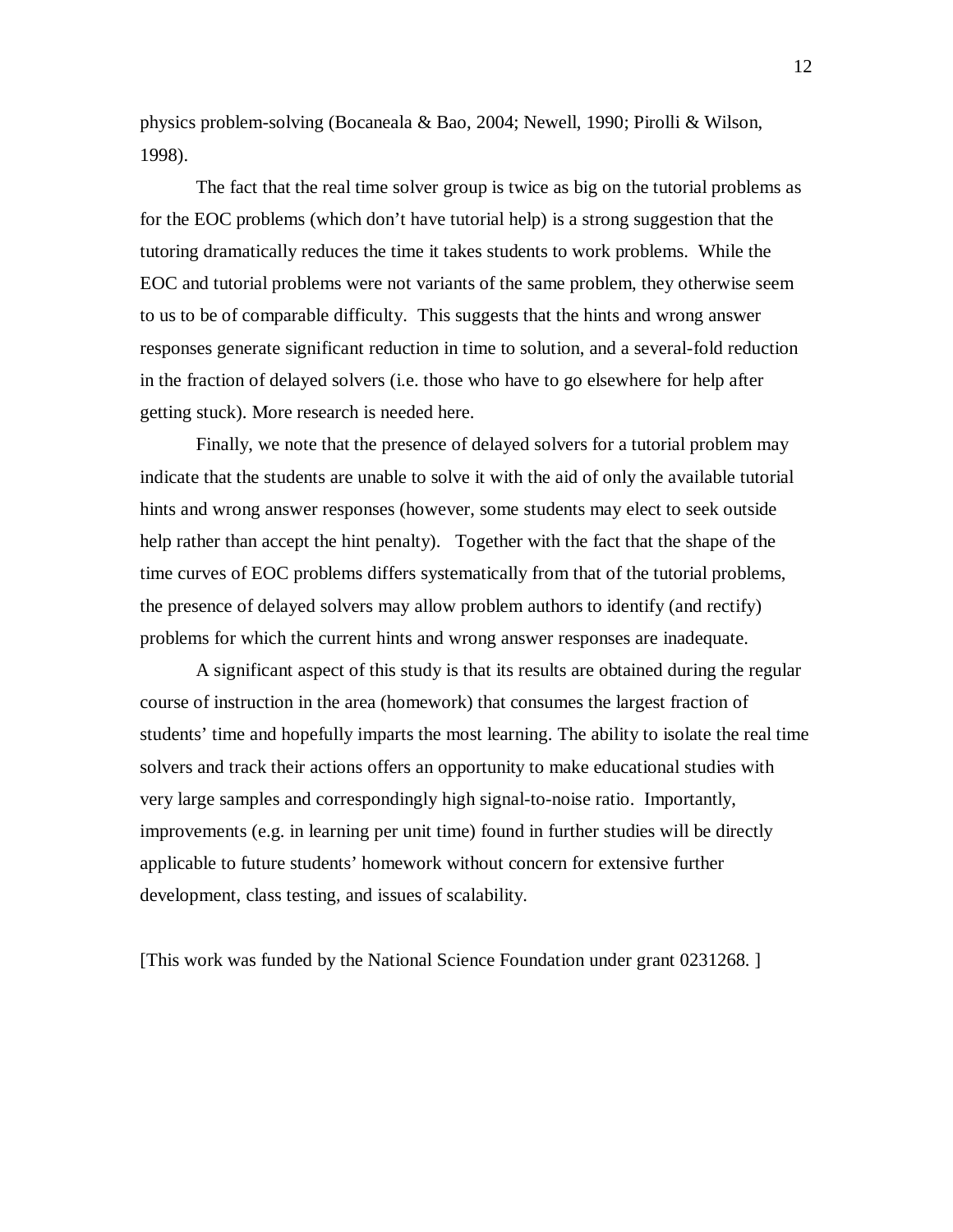#### References

Akaike, H. (1973). Information theory and an extension of the maximum likelihood principle. In B. N. Petrox & F. Caski (Eds.) *Second International Symposium on Information Theory* (pp. 267-281). Budapest: Akademiai Kiado.

Atkinson, R. C., Bower, G. H., & Crothers, E. J. (1965). *An Introduction to Mathematical Learning Theory*, New York: Wiley.

Bizo, L. A., & White, K. G. (1994). The behavioral theory of timing: Reinforcer rate determines pacemaker rate. *Journal of the Experimental Analysis of Behavior*, **60**, 19-33.

Bizo, L. A., & White, K. G. (1995). Biasing the pacemaker in the behavioral theory of timing. *Journal of the Experimental Analysis of Behavior*, **64**, 225-235.

Bloom, B. S. (1981). *All Our Children Learning,* New York: McGraw-Hill.

Bocaneala, F., & Bao, L. (2004). A computational model for physics learning, *2003 Physics Education Research Conference*, AIP Conference Proceedings **720**, (pp. 117- 120).

Burnham, K. P., & Anderson, D. R. (2002). *Model selection and multimodel inference: a practical information-theoretic approach*, New York: Springer-Verlag.

Coombs, C. H., Dawes, R. M., & Tversky, A. (1970) *Mathematical Psychology: An Elementary Introduction*, New Jersey: Prentice-Hall.

Cooper, H. (1989). *Homework,* New York: White Plains.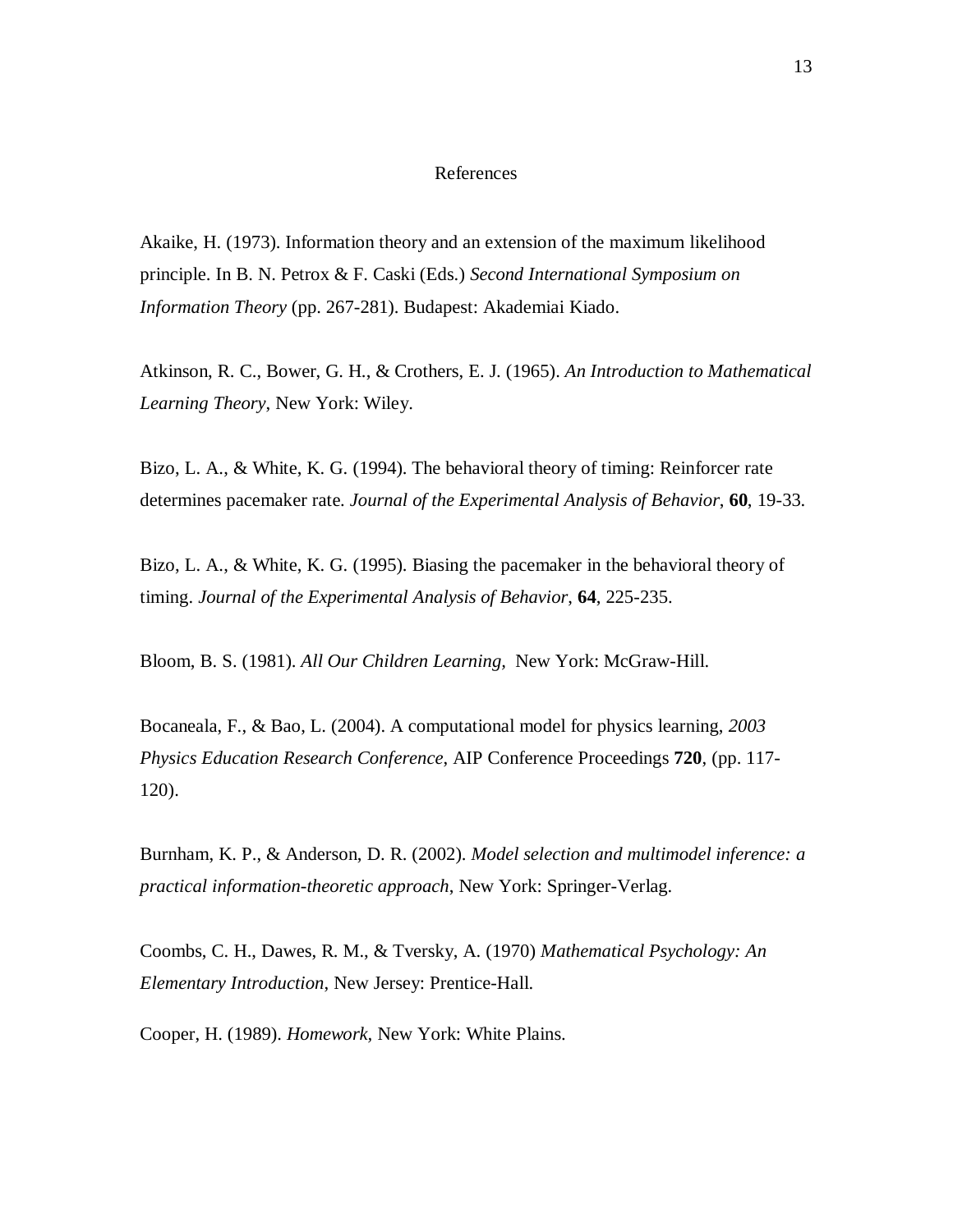Friedman, D., Massaro, D. W., Kitzis, S. N., & Cohen, M. M. (1995). A comparison of learning models. *Journal of Mathematical Psychology*, **39**, 164-178.

Hull, C. L. (1943). *Principles of behavior: An introduction to behavior theory*, New York: Appleton-Century-Crofts.

Hunt, E., Lunneborg, C., & Lewis, J. (1975). What does it mean to be high verbal? *Cognitive Psychology*, **7**, 194-227.

Jensen, L. A., Arnett, J. J., Feldman, S. S., & Cauffman, E. (2002). It's wrong, but everbody does it: Academic dishonesty among high school and college students. *Contemporary Educational Psychology*, **27**, 209-228.

Kahney, H. (1993). *Problem solving: Current issues*, Buckingham: Open University.

Kullback, S., & Leibler, R. A. (1951). On information and sufficiency. *Annals of Mathematical Statistics*, **22**, 79-86.

Long, D. R. (1983). Time-on-task in beginning students of Spanish at the Univeristy level: A case study, Paper presented at the Annual Meeting of the American Council on the Teaching of Foreign Languages, ERIC Document Reproduction Service No. ED 239 514. San Francisco, CA.

Luce, R. D. (1986). *Response times: their role in inferring elementary mental organization*, New York: Oxford University.

Machado, A., & Keen, R. (1999). Learning to time (LET) or scalar expectancy theory (SET)? A critical test of two models of timing. *Psychological Science*, **10**, 285-290.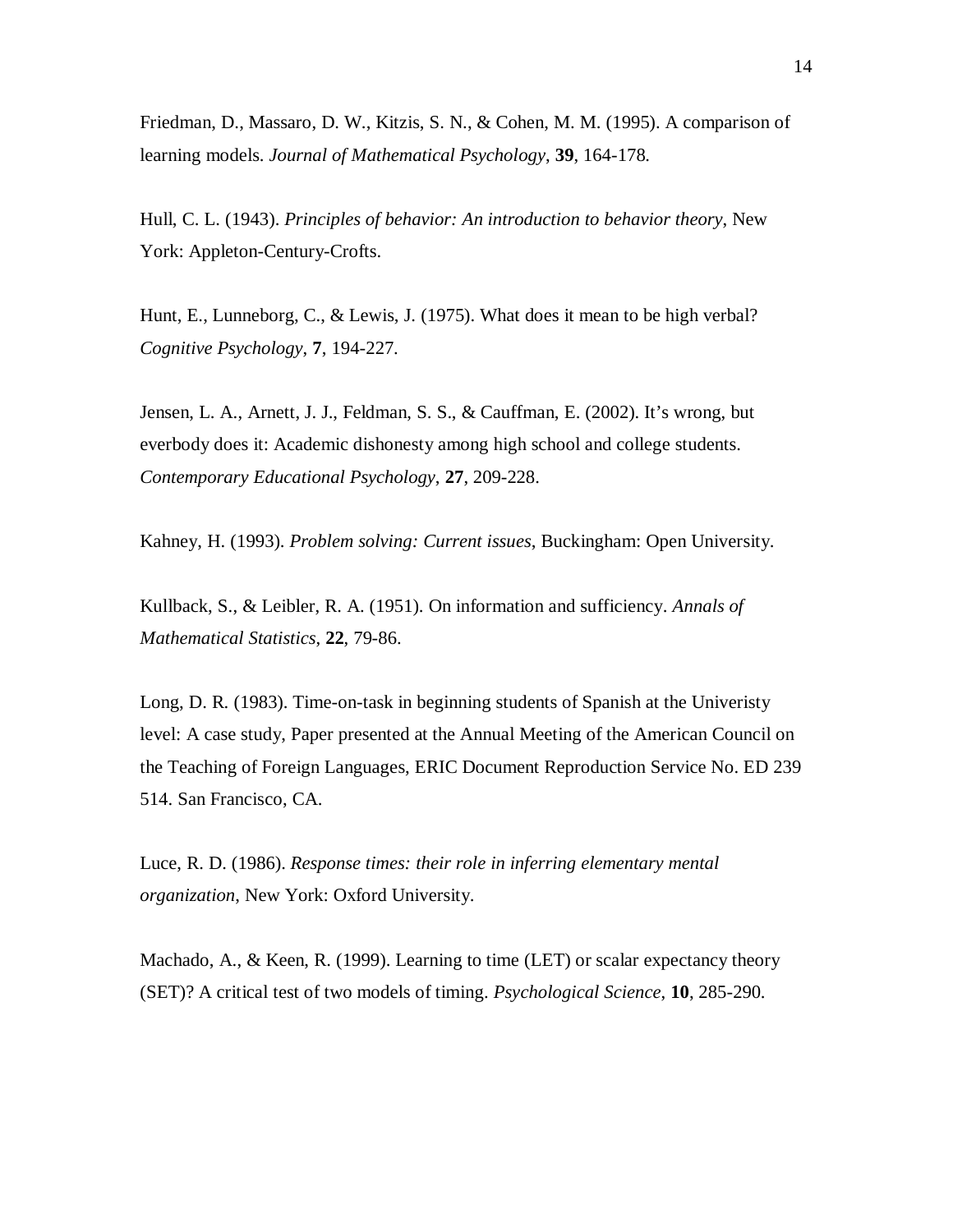Machado, A., & Guilhardi, P. (2000). Shifts in the psychometric function and their implications for models of timing. *Journal of the Experimental Analysis of Behavior*, **74**, 25-54.

Mayer, R. E. (2003). *Learning and Instruction*, New Jersey: Pearson.

Murdock, T. B., Hale, N. M., & Weber, M. J. (2001). Predictors of cheating among early adolescents: Academic and social motivations. *Contemporary Educational Psychology*, **26**, 96-115.

Newell, A. (1990). *Unified theories of cognition*, Cambridge, MA.: Harvard University.

Pintrich, P. R. (1988). A process-oriented view of student motivation and cognition. In J. Stark, L. Mets (Eds.) *Improving teaching and learning through research* (pp. 65-70). San Francisco, CA: Josey-Bass.

Pirolli, P., & Wilson, M. (1998). A theory of the measurement of knowledge content, access, and learning. *Psychological Review*, **105**, 58-82.

Pitt, M. A., & Myung, I. J. (2002). When a good fit can be bad. *Trends in Cognitive Sciences*, **6**, 421-425.

Pritchard, D. E., & Warnakulasooriya, R. (2005). Data from a web-based homework tutor can predict student's final exam score, *EdMedia – World conference on educational multimedia, hypermedia and telecommunications*, Proceedings (pp. 2523-2529).

Schnipke, D. L., & Scrams, D. J. (1997). Modeling item response times with a two-state mixture model: A new method of measuring speededness. *Journal of Educational Measurement*, **34**, 213-232.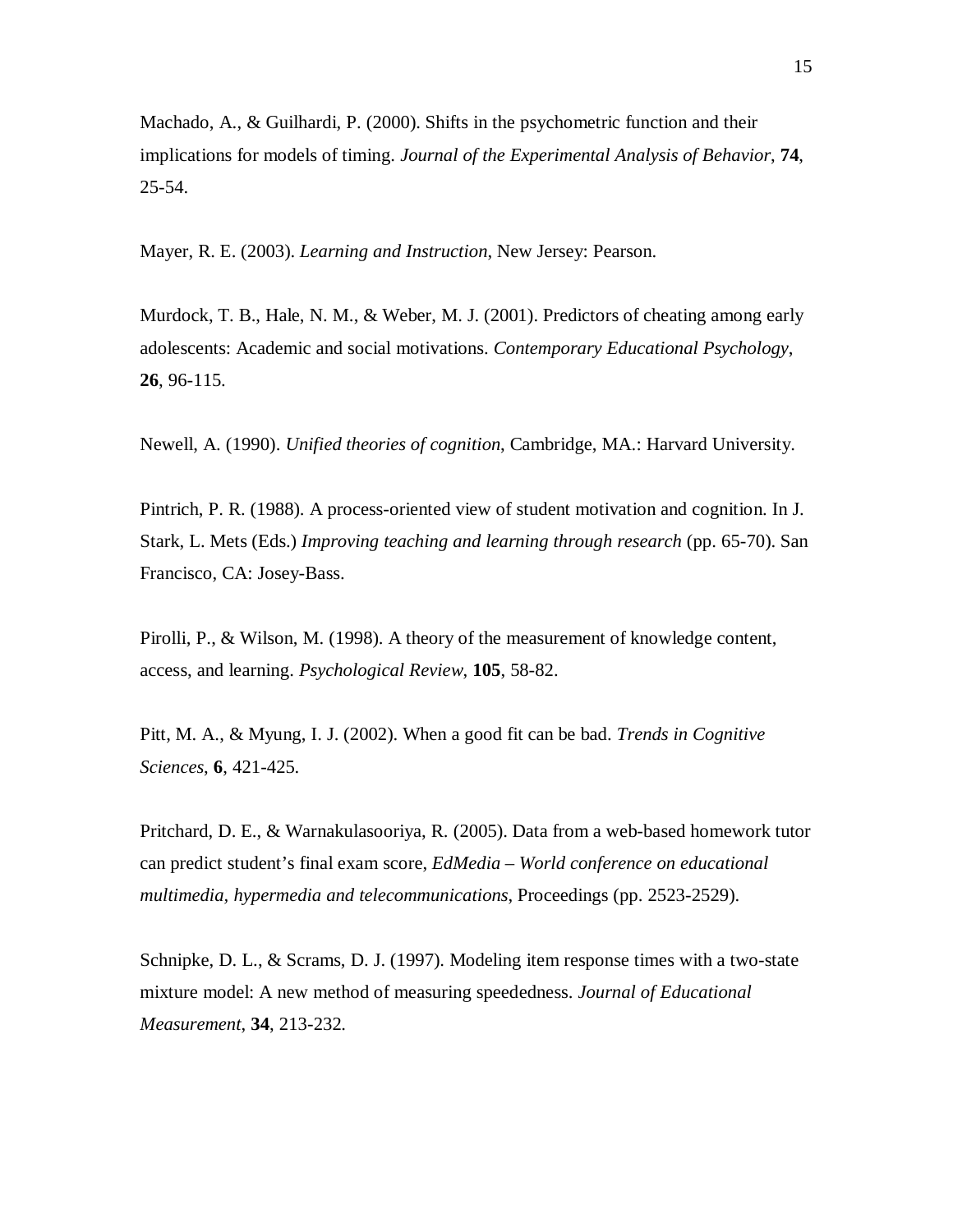Smith, M. U. (1991). A view from biology. In M. U. Smith (Ed.) *Toward a unified theory of problem solving* New Jersey: Hillsdale.

Sugiura, N. (1978). Further analysis of the data by Akaike's information criterion and the finite corrections. *Communications in Statistics, Theory and Methods*, **A7**, 13-26.

Tulving, E., Mandler, G., & Baumal, R. (1964). Interaction of two sources of information in tachistoscopic word recognition. *Canadian Journal of Psychology*, **18**, 62-71.

Wellman, G. S., & Marcinkiewicz, H. (2004). Online learning and time-on-task: Impact of proctored vs. un-proctored testing. *Journal of Asynchronous Learning Networks*, **8**, 93- 104.

Young, H. D., & Freedman, R. A. (2004). *University Physics*, San Francisco: McGraw-Hill.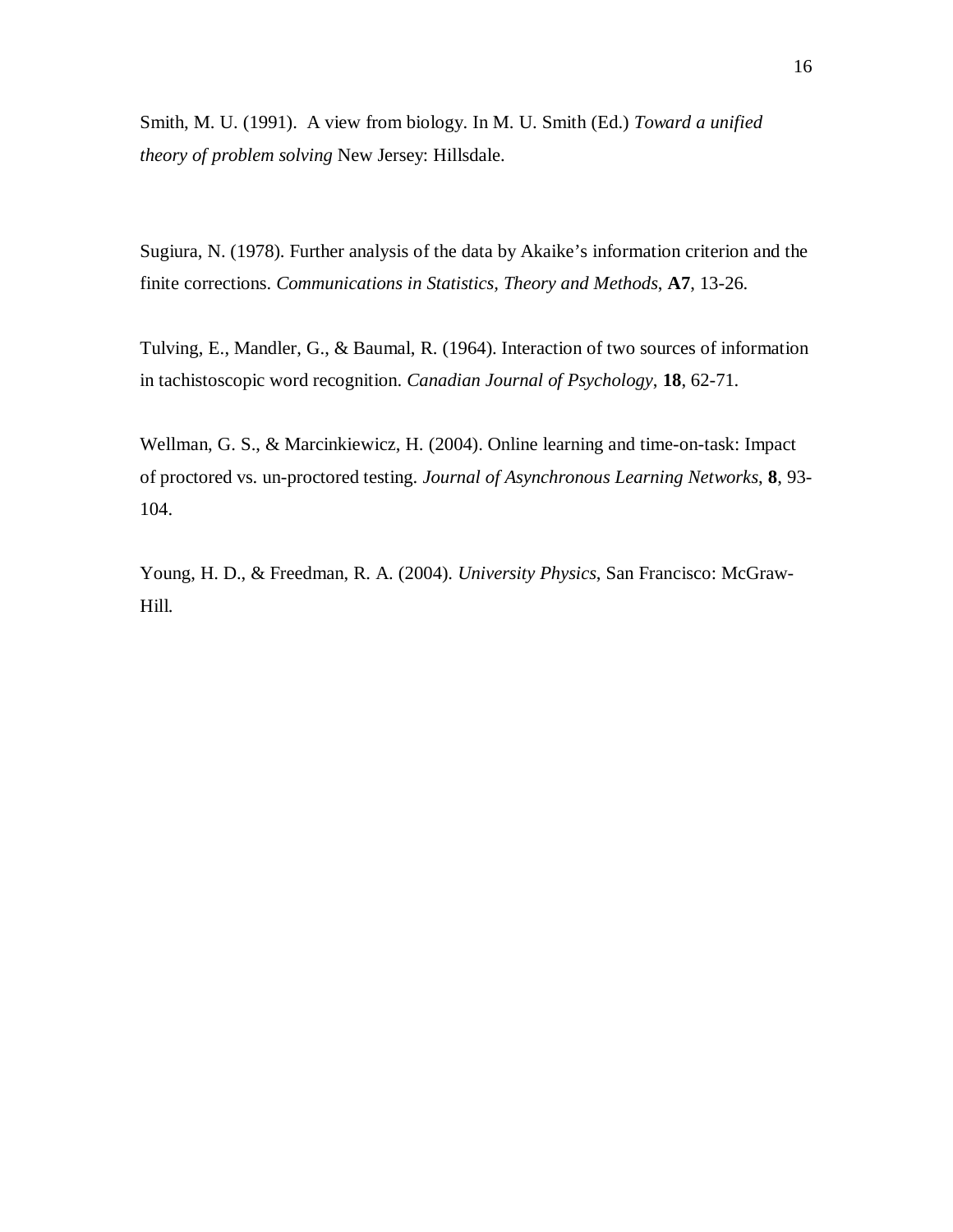|  | anie |  |
|--|------|--|
|--|------|--|

|                   | Quick responders  | Real time solvers  | Delayed solvers      |
|-------------------|-------------------|--------------------|----------------------|
| Median time       | $1.4 \pm 0.3$ min | $16.9 \pm 8.6$ min | $21.2 \pm 5.8$ hours |
| Hints/user        | $0.4 \pm 0.1$     | $2.7 \pm 0.6$      | $3.8 \pm 0.9$        |
| Incorrect/user    | $0.7 \pm 0.1$     | $4.1 \pm 0.5$      | $5.2 \pm 0.8$        |
| Interactions/user | $6 + 1$           | $13 \pm 2$         | $15 \pm 2$           |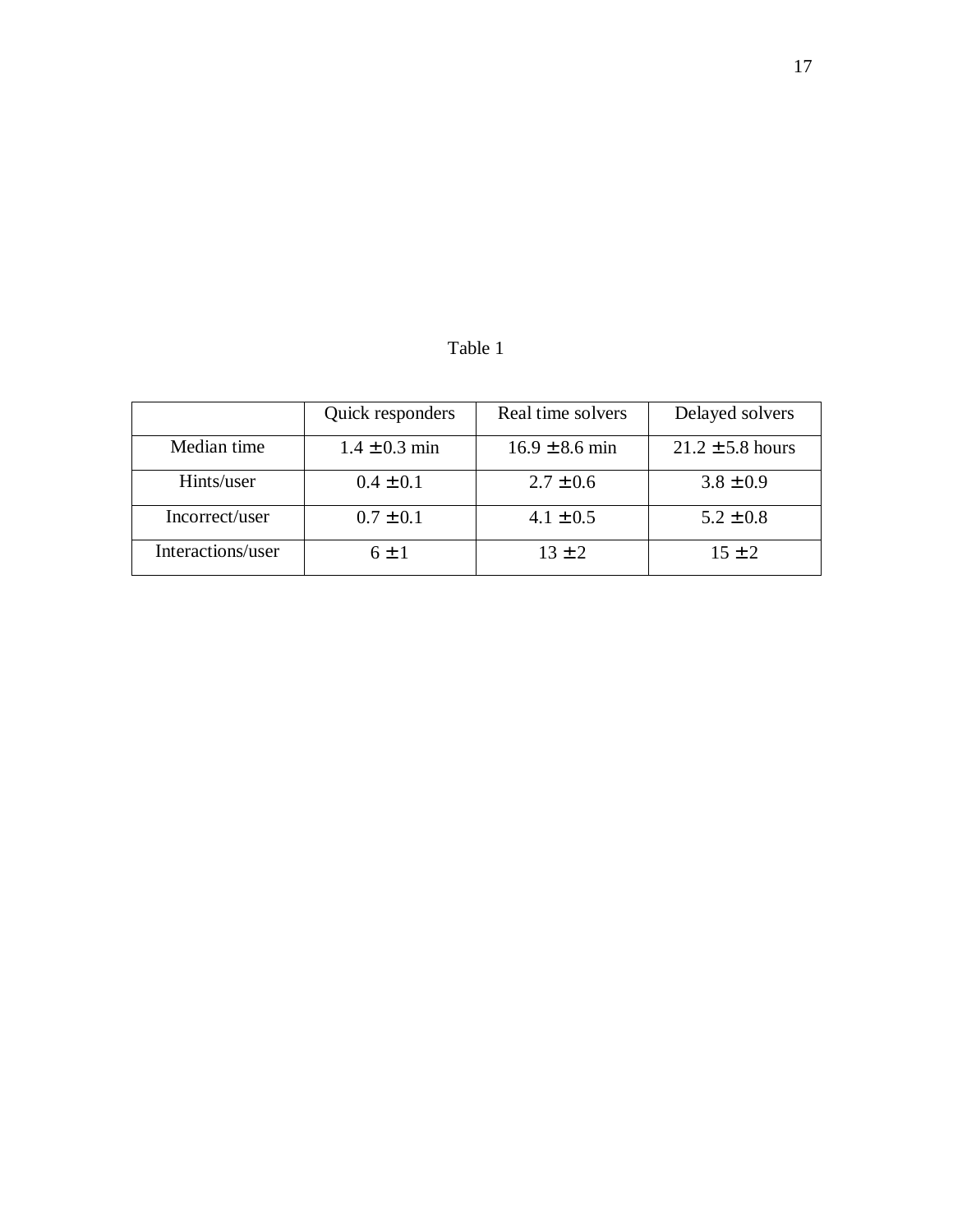| Problem         | Group           | <b>Boltzmann</b> |                |                  | Logistic         |                |                  | Gompertz        |           |                |
|-----------------|-----------------|------------------|----------------|------------------|------------------|----------------|------------------|-----------------|-----------|----------------|
|                 |                 | $\triangle AIC$  | <b>ER</b>      | $\chi_{\rm v}^2$ | $\triangle AIC$  | <b>ER</b>      | $\chi_{\rm v}^2$ | $\triangle AIC$ | <b>ER</b> | $\chi_{v}^{2}$ |
| colliding cars  | $\mathsf{I}$    | 2.1              | 3              | 1.072            | $\Omega$         |                | 0.851            | 8.6             | 74        | 2.213          |
|                 | 12              | $-0$             | 1              | 1.488            | $\Omega$         |                | 1.488            | 7.4             | 39        | 3.361          |
| collision at an | $\mathsf{I}$    | $\Omega$         |                | 0.142            | 7.1              | 35             | 0.313            | 23.2            | >1000     | 1.866          |
| angle           | 12              | 1.4              | $\overline{2}$ | 0.522            | $\Omega$         |                | 0.449            | 9.8             | 137       | 1.342          |
| mass-spring     | $\overline{11}$ | $\Omega$         |                | 0.858            | 3.0              | 5              | 1.199            | 13.5            | 860       | 3.853          |
| system          | 12              | 3.0              | 5              | 1.416            | $\Omega$         |                | 1.014            | 5.2             | 14        | 1.812          |
| shooting a      | $\overline{11}$ | 0.3              | 1              | 0.889            | $\Omega$         |                | 0.858            | 8.2             | 61        | 2.142          |
| block           | 12              | 9.8              | 136            | 3.884            | 6.0              | 20             | 2.549            | $\Omega$        |           | 1.304          |
| person on a     | $\overline{11}$ | $\Omega$         |                | 1.184            | 3.0              | 4              | 1.652            | 10.1            | 156       | 3.637          |
| ladder          | 12              | $\Omega$         |                | 0.459            | $\overline{3.7}$ | 6              | 0.689            | 11.1            | 262       | 1.582          |
| calculating     | $\overline{11}$ | $\Omega$         |                | 0.383            | 0.8              | $\overline{2}$ | 0.418            | 20.6            | >1000     | 3.788          |
| torques         | 12              | $\Omega$         |                | 1.020            | 5.2              | 13             | 1.807            | 15.9            | >1000     | 5.946          |
| asteroid impact | $\overline{11}$ | 0.7              | 1              | 1.370            | $\Omega$         |                | 1.264            | 5.3             | 14        | 2.264          |
|                 | 12              | $-0$             | 1              | 2.755            | $\Omega$         |                | 2.752            | 3.6             | 6         | 4.109          |
| post-collision  | $\overline{11}$ | 2.1              | 3              | 2.539            | $\Omega$         |                | 2.015            | 0.6             | 1         | 2.154          |
| orbit           | 12              | $\Omega$         |                | 1.501            | 0.85             | $\overline{2}$ | 1.648            | 7.8             | 50        | 3.586          |
| flywheel        | $\overline{11}$ | 1.8              | 2              | 0.837            | $\Omega$         |                | 0.688            | 10.9            | 232       | 2.307          |
| kinematics      | 12              | 1.4              | 2              | 1.335            | $\Omega$         |                | 1.148            | 6.3             | 24        | 2.315          |
| angular motion  | $\vert$ 1       | 1.3              | $\overline{2}$ | 1.084            | $\Omega$         |                | 0.937            | 7.7             | 46        | 2.199          |
|                 | 12              | 0.8              | $\overline{2}$ | 0.631            | $\Omega$         |                | 0.580            | 6.9             | 33        | 1.258          |
| parallel-axis   | $\overline{11}$ | $\Omega$         |                | 1.939            | 1.7              | $\overline{c}$ | 2.335            | 8.5             | 69        | 4.969          |
| theorem-l       | 12              | $\Omega$         |                | 4.404            | 2.3              | 3              | 5.686            | 7.7             | 48        | 10.404         |
| parallel-axis   | $\overline{11}$ | 1.5              | $\overline{2}$ | 1.398            | $\Omega$         |                | 1.181            | 3.9             | 7         | 1.831          |
| theorem-II      | 12              | 2.0              | 3              | 2.230            | $\mathbf 0$      |                | 1.778            | $\sim 0$        | 1         | 1.780          |
| Median          |                 | 0.5              |                | 1.259            | $\Omega$         |                | 1.190            | 7.8             |           | 2.238          |

Table 2

Differential model fits with independent variable Ln(t). The ∆AIC values and evidence ratios (ER) are given relative to the best fit model. The median ∆AIC and reduced chisquared  $(\chi_v^2)$  values are shown at the bottom. Related problem pairs are shown by normal letter pairs and *italicized* pairs alternatively.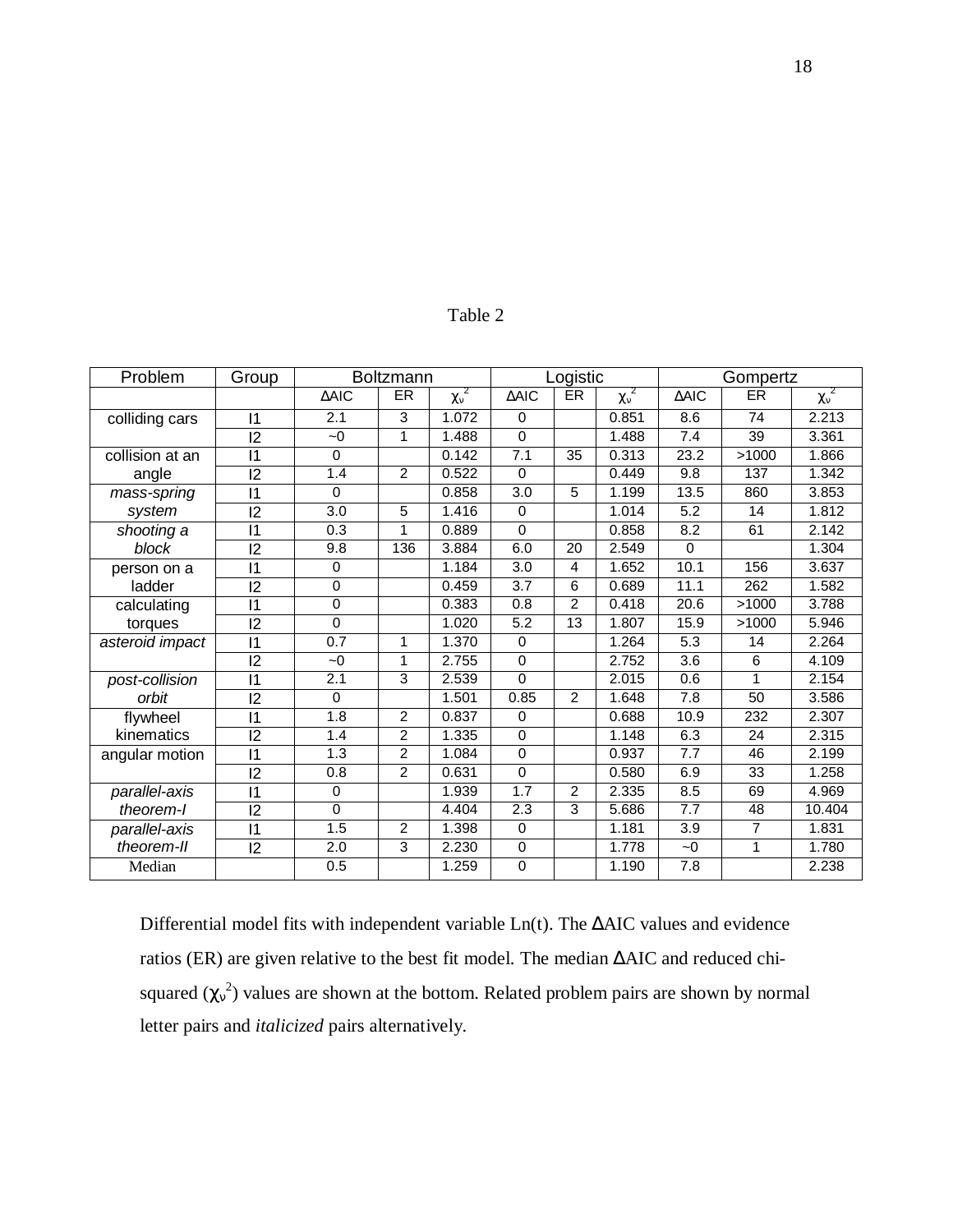

Figures

Fig. 1. The Rate of completion for three representative problems. The plots reveal three distinct groups. The three group structure is preserved although the problems have different median times as measured by the central peak.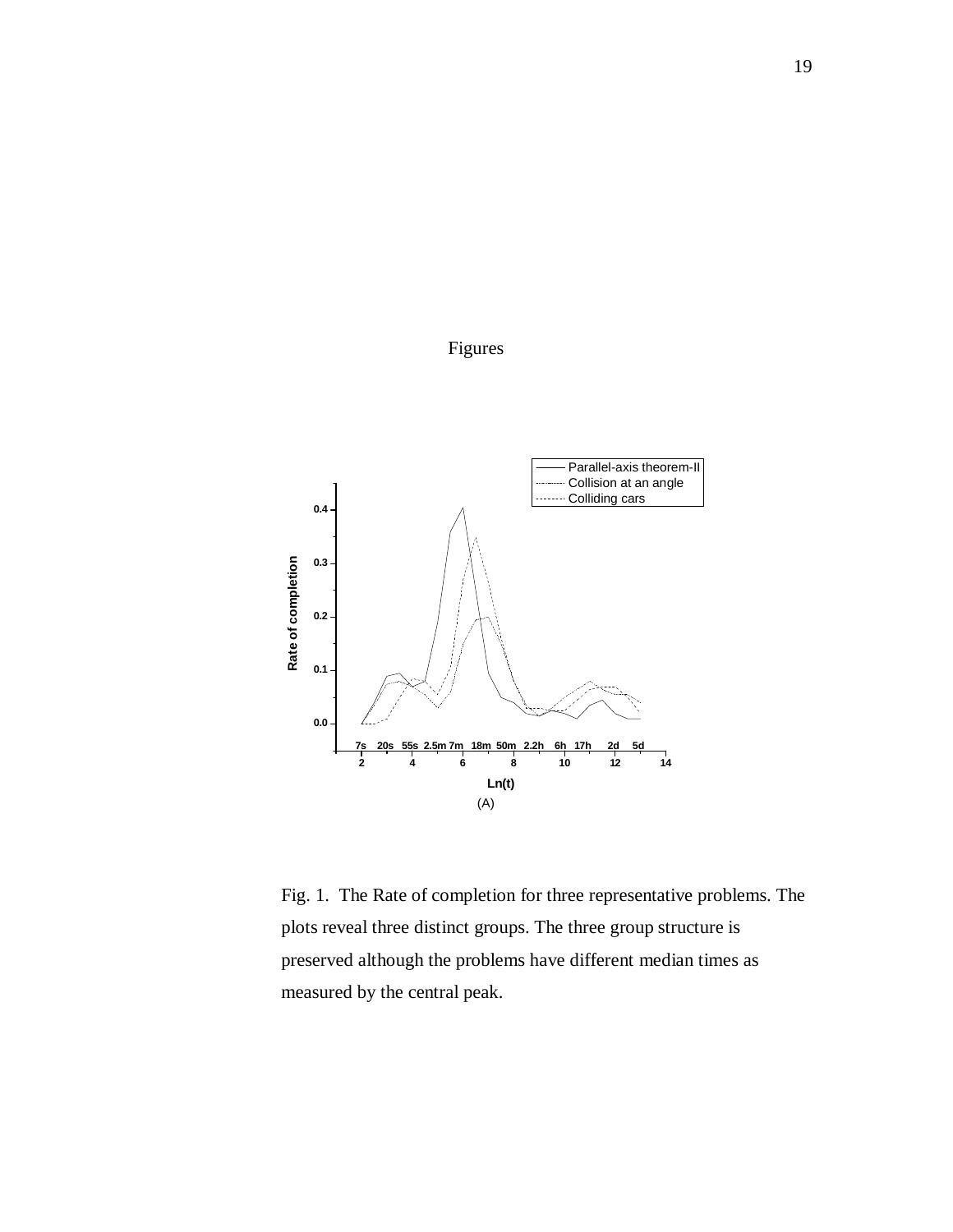

Fig. 2. The more problems that a student completes in less than 2.5 minutes, the lowers is his/her final exam score, suggesting academic dishonesty.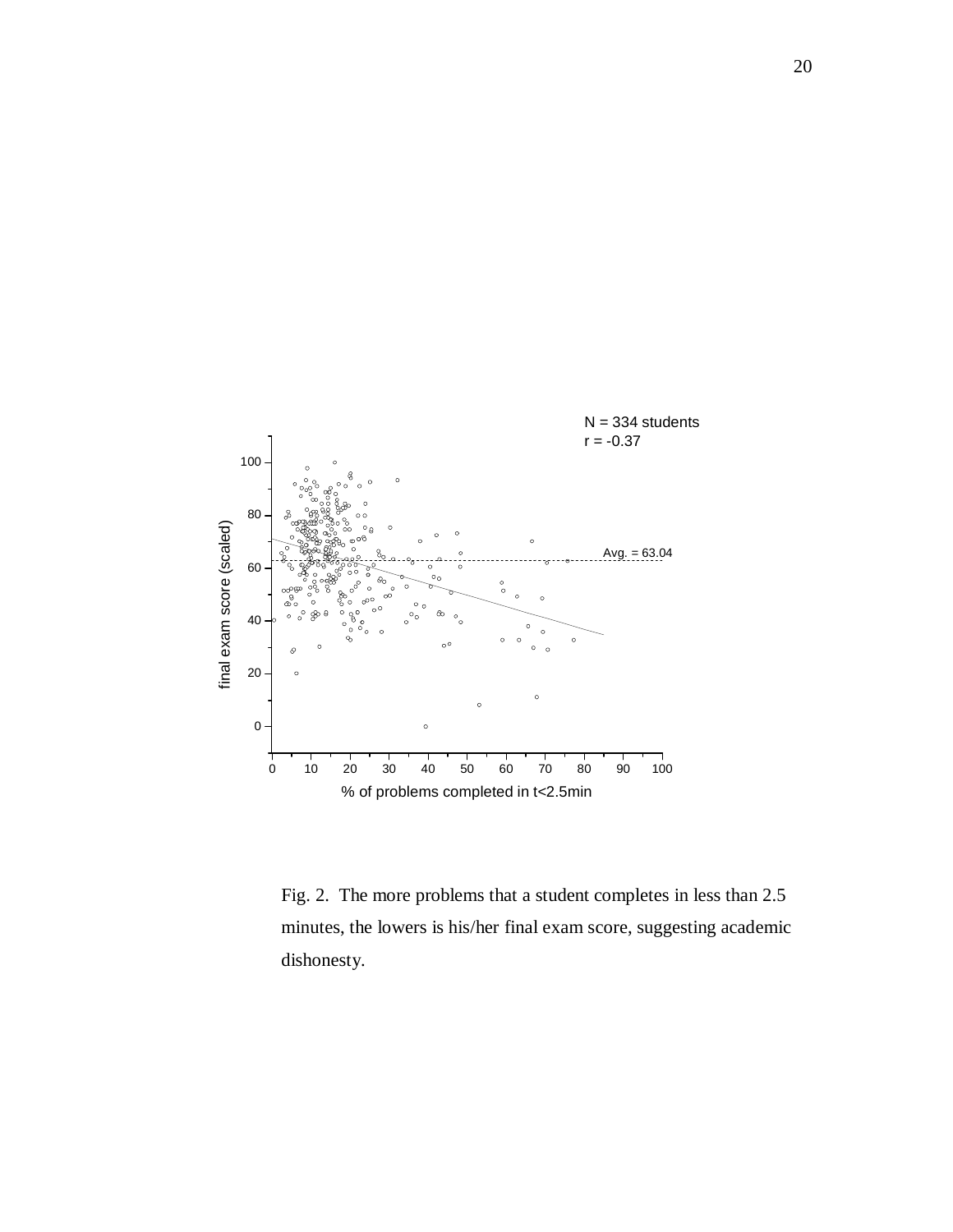

Fig. 3. A breakdown of the rate of completion for a representative problem (B). The "quick responders" (typically< 2.5 minutes) are dominated by students who do not ask for hints or give incorrect answers. The "real-time solvers" (typically, 2.5 minutes to 2.2 hours) and "delayed solvers" (typically>2.2 hours) are dominated by those who make mistakes and ask for help (hints).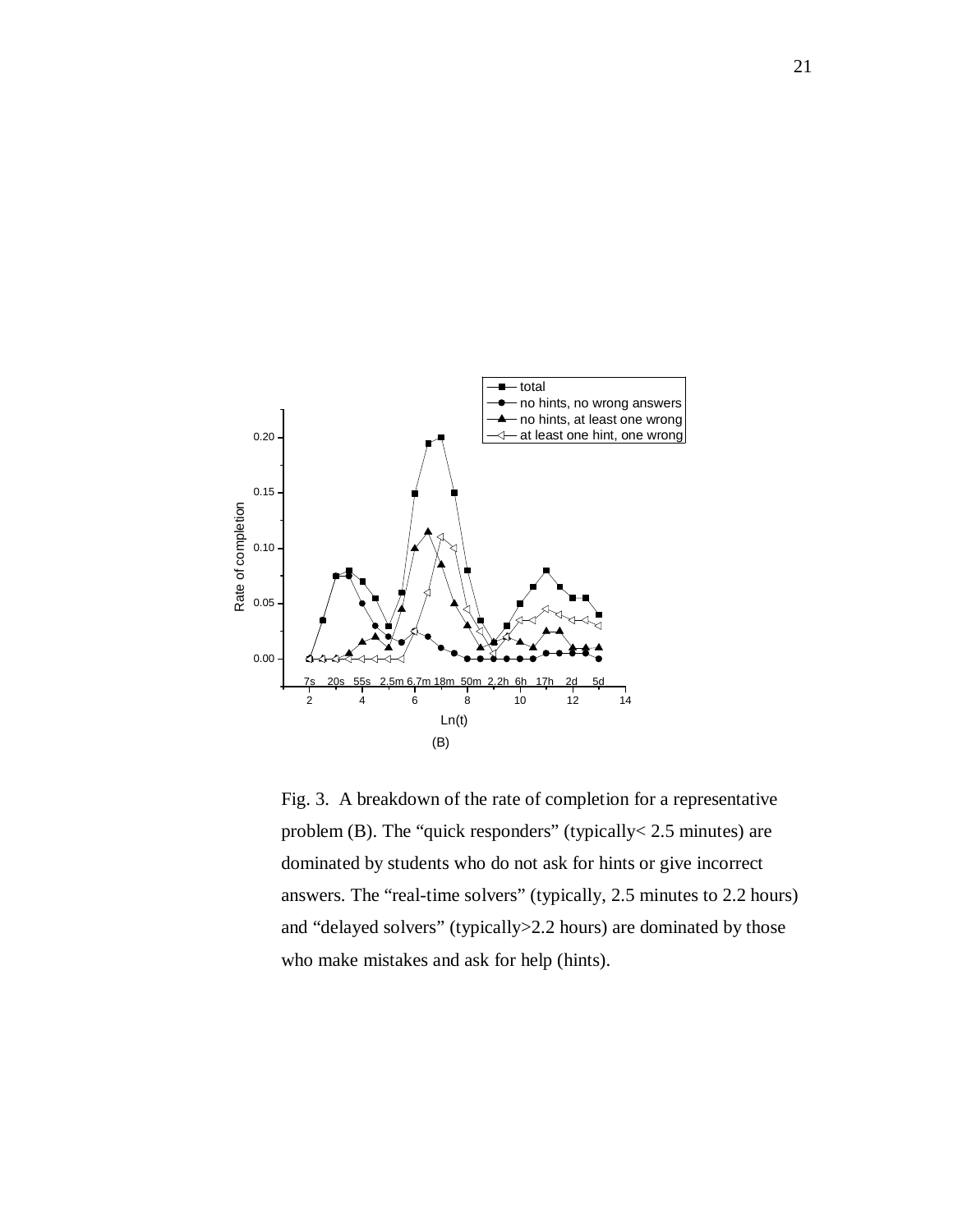

Fig. 4. Time to completion in log time (left) and linear time (right) for the real-time solvers. The prominent 'S' or sigmoidal shape occurs in logarithmic time.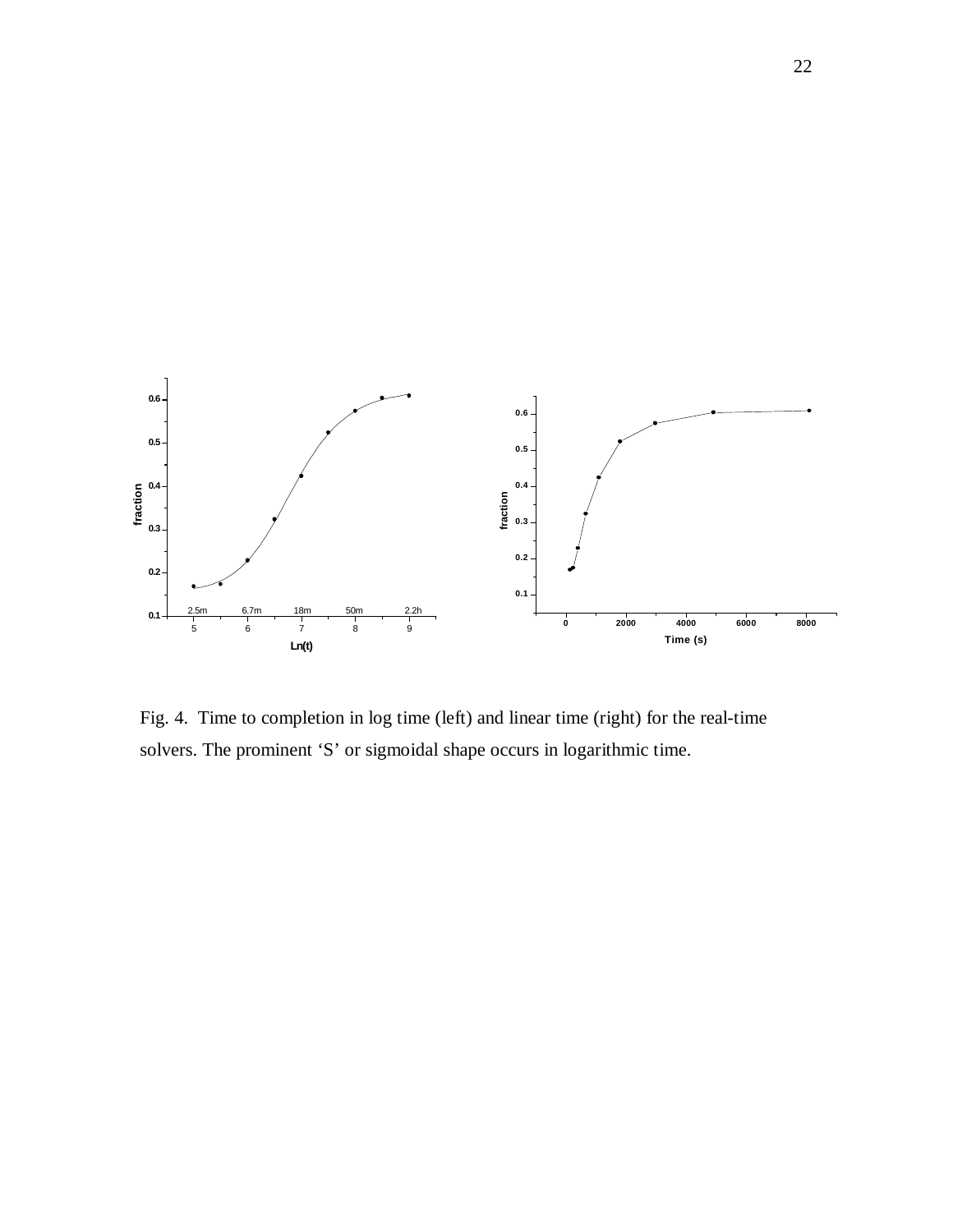

Fig. 5. An example of a case where the function that best-fit dy/dt in t (where  $y =$  fraction complete) does not fit well for dy/dLn(t) in Ln(t). This shows that y vs Ln(t) is better described by a function different from that of y vs t.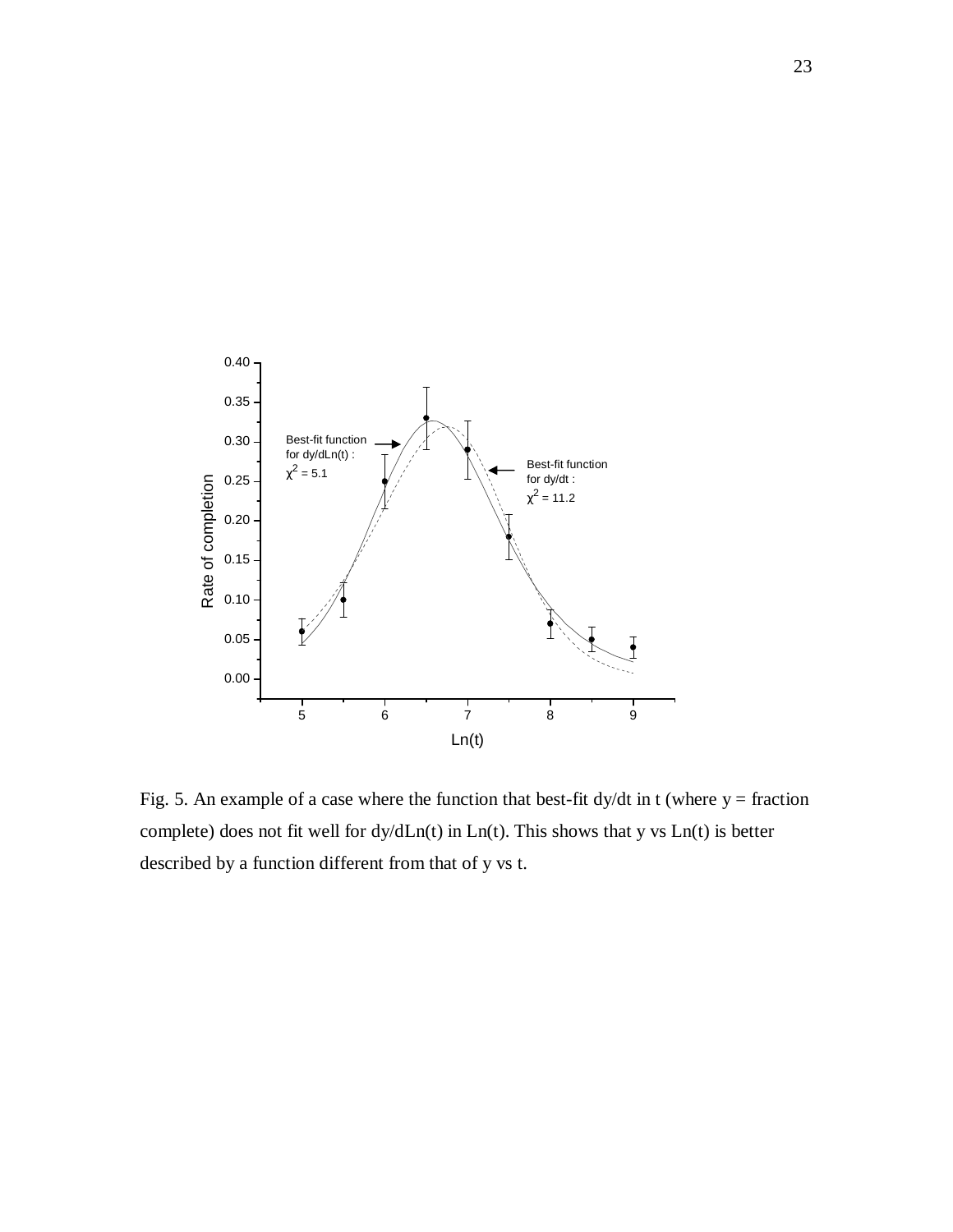

Fig. 6. Two cases where the Logistic (left) and the Boltzmann (right) fit well in real time solver region. In the left figure the Boltzmann does not account well for the right-most points while in the right figure the Logistic does not account well for the left-most points. The points in between are more or less well accounted for by both models in both figures. Thus, the preference of one model over the other seems to be influenced by the endpoints which are sensitive to the existence of students from the quick responder and the delayed solver regions.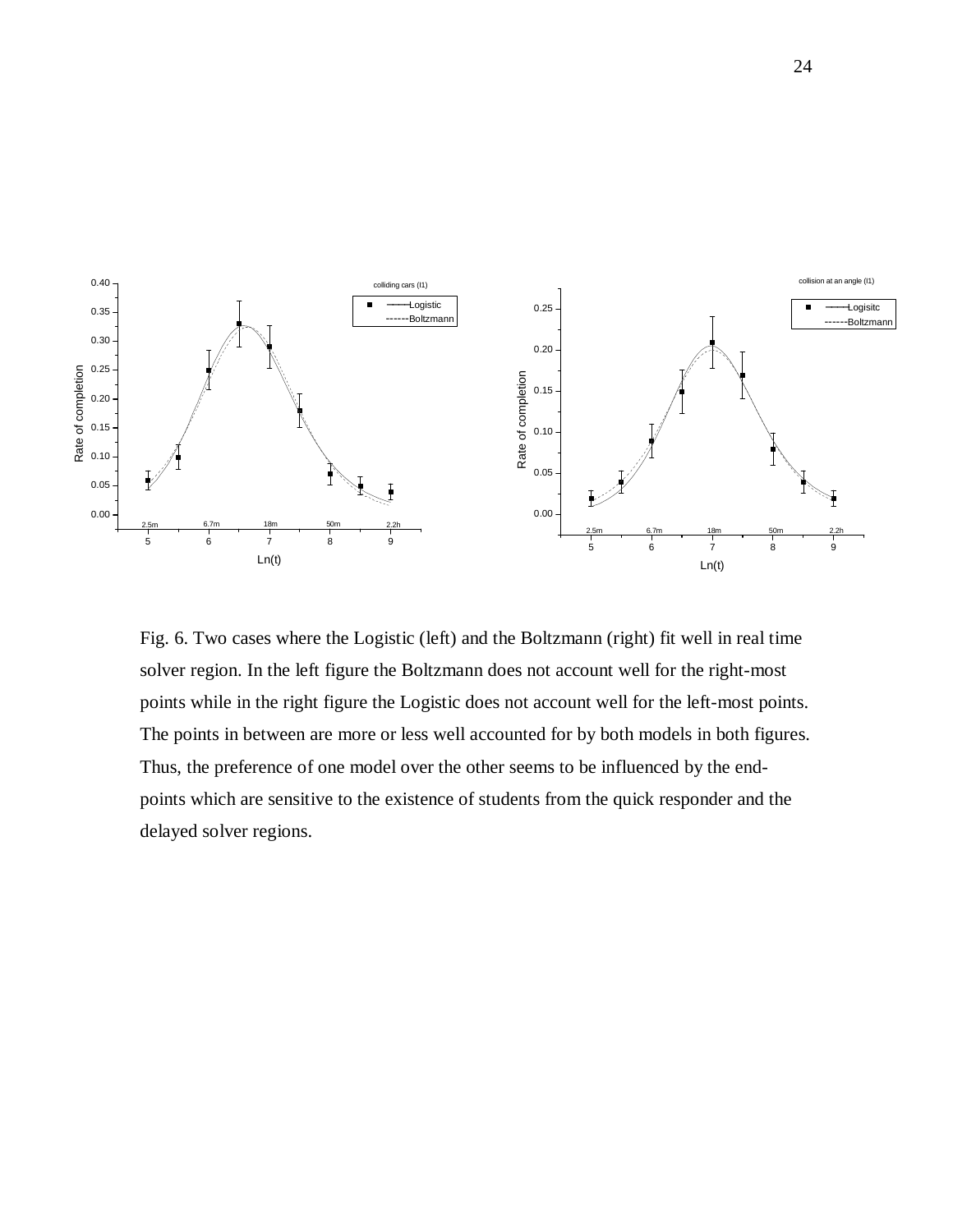

Fig. 7. Three representative End-of-Chapter (EOC) problems. The prominent increase in fraction of students able to solve the problem within 2.5 minutes – 2.2 hours is absent in contrast to tutorial problems (see Fig. 8).